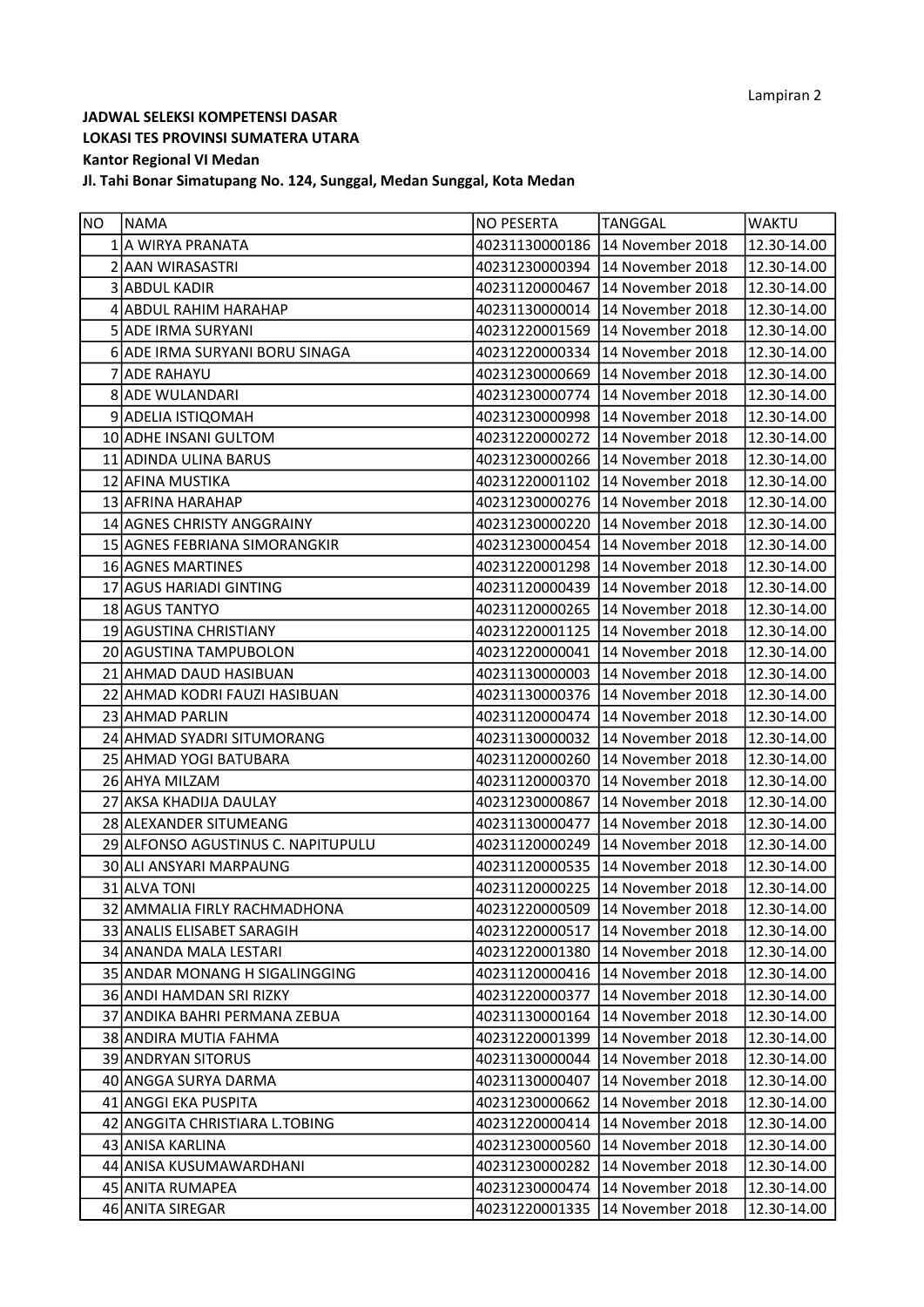| NO. | <b>NAMA</b>                      | <b>NO PESERTA</b> | <b>TANGGAL</b>                  | <b>WAKTU</b> |
|-----|----------------------------------|-------------------|---------------------------------|--------------|
|     | 47 ANNISA ANDANARI               | 40231230000659    | 14 November 2018                | 12.30-14.00  |
|     | 48 ANNISA OKTORA SIAGIAN         |                   | 40231220001452 14 November 2018 | 12.30-14.00  |
|     | 49 ANNISA PRATIWI                | 40231220000913    | 14 November 2018                | 12.30-14.00  |
|     | 50 ANNISAH NASUTION              | 40231230000594    | 14 November 2018                | 12.30-14.00  |
|     | 51 ANSELMUS TARIGAN              | 40231130000027    | 14 November 2018                | 12.30-14.00  |
|     | 52 APRIANY ADELINA SINAGA        | 40231220001260    | 14 November 2018                | 12.30-14.00  |
|     | 53 APRILIA CAROLINA SINAGA       | 40231220001549    | 14 November 2018                | 12.30-14.00  |
|     | 54 APRILLYA NURWITA              | 40231220001179    | 14 November 2018                | 12.30-14.00  |
|     | 55 ARFAH JULIANTI HARAHAP        |                   | 40231230000602 14 November 2018 | 12.30-14.00  |
|     | 56 ARFAH NIDAR LUBIS             | 40231220000815    | 14 November 2018                | 12.30-14.00  |
|     | 57 ARIEF AFFANDI                 | 40231120000232    | 14 November 2018                | 12.30-14.00  |
|     | 58 ARIEF PRASETYO                | 40231120000155    | 14 November 2018                | 12.30-14.00  |
|     | 59 ARIF AFFANDY                  | 40231130000398    | 14 November 2018                | 12.30-14.00  |
|     | 60 ARIF FADHLI                   |                   | 40231130000193 14 November 2018 | 12.30-14.00  |
|     | 61 ARIFIN SIREGAR                |                   | 40231120000097 14 November 2018 | 12.30-14.00  |
|     | 62 ARIQ SEPTIAN AKHRAM           | 40231120000373    | 14 November 2018                | 12.30-14.00  |
|     | 63 ARISTIA MANDRA SARI           | 40231220000320    | 14 November 2018                | 12.30-14.00  |
|     | 64 ARIUS PRIMA LUMBANBATU        | 40231130000413    | 14 November 2018                | 12.30-14.00  |
|     | 65 ARIZA SYAFNUR                 |                   | 40231220000952 14 November 2018 | 12.30-14.00  |
|     | 66 ARJITO PANGOLOAN LUBIS        | 40231130000314    | 14 November 2018                | 12.30-14.00  |
|     | 67 ARJUDUS SADA ARIHTA ANGKAT    | 40231220001337    | 14 November 2018                | 12.30-14.00  |
|     | 68 ARMI SANTI BR GINTING         | 40231230000391    | 14 November 2018                | 12.30-14.00  |
|     | 69 ARRUM FANDINI                 | 40231220000647    | 14 November 2018                | 12.30-14.00  |
|     | 70 ARTHA SITUMORANG              | 40231230000899    | 14 November 2018                | 12.30-14.00  |
|     | 71 ASAEL BUNGARAN TAMBA          | 40231130000485    | 14 November 2018                | 12.30-14.00  |
|     | 72 ASINA HUTABALIAN              | 40231220001101    | 14 November 2018                | 12.30-14.00  |
|     | 73 ASNITA RATNA SARI SIHALOHO    | 40231220001255    | 14 November 2018                | 12.30-14.00  |
|     | 74 ASTRID MAIYSTA BR TAMBUNAN    | 40231220001486    | 14 November 2018                | 12.30-14.00  |
|     | 75 AUDICE RODEARNI DAMANIK       | 40231220001272    | 14 November 2018                | 12.30-14.00  |
|     | 76 AULIA KHANZA                  | 40231230000133    | 14 November 2018                | 12.30-14.00  |
|     | 77 AULIA PUTRI ANISA             | 40231220000100    | 14 November 2018                | 12.30-14.00  |
|     | 78 AULIA SARI                    |                   | 40231220000535 14 November 2018 | 12.30-14.00  |
|     | 79 AULIA SARI MELANI BR GINTING  | 40231220000391    | 14 November 2018                | 12.30-14.00  |
|     | 80 AWI ELFRIDA SAMOSIR           | 40231230000405    | 14 November 2018                | 12.30-14.00  |
|     | 81 AYU ANDINI HARAHAP            | 40231230000395    | 14 November 2018                | 12.30-14.00  |
|     | 82 AYU NAIMAH                    | 40231220000125    | 14 November 2018                | 12.30-14.00  |
|     | 83 AYU PERMATA SARI              | 40231230000226    | 14 November 2018                | 12.30-14.00  |
|     | 84 AYU SARTIKA SE                | 40231230000153    | 14 November 2018                | 12.30-14.00  |
|     | 85 AYU TRI SETIA                 | 40231230000864    | 14 November 2018                | 12.30-14.00  |
|     | 86 AZIJAH PUTRI HIDAYANI         | 40231220000011    | 14 November 2018                | 12.30-14.00  |
|     | 87 AZLINA                        | 40231220001157    | 14 November 2018                | 12.30-14.00  |
|     | 88 AZRA AULIA ULFAH              | 40231220000024    | 14 November 2018                | 12.30-14.00  |
|     | 89 BADRATUL IZAMI                | 40231220001019    | 14 November 2018                | 12.30-14.00  |
|     | 90 BAKTI PELITA HUTAPEA          | 40231130000337    | 14 November 2018                | 12.30-14.00  |
|     | 91 BALUAT                        | 40231130000422    | 14 November 2018                | 12.30-14.00  |
|     | 92 BENNY HOTMARHASIHOLON SAMOSIR | 40231120000066    | 14 November 2018                | 12.30-14.00  |
|     | 93 BERNADETTA LUMBANGAOL         | 40231220000881    | 14 November 2018                | 12.30-14.00  |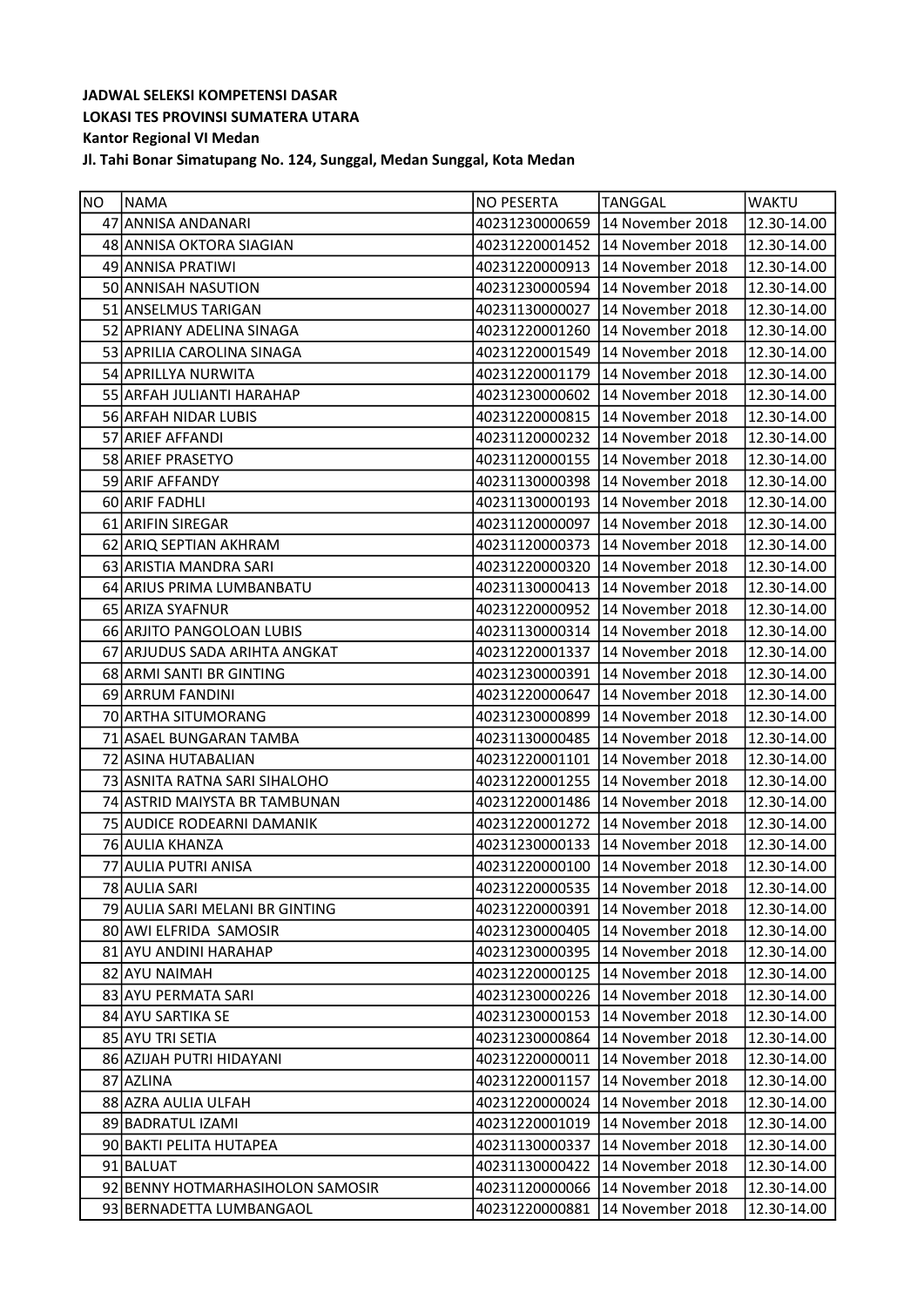| <b>NO</b> | NAMA                                 | <b>NO PESERTA</b> | <b>TANGGAL</b>                  | <b>WAKTU</b>         |
|-----------|--------------------------------------|-------------------|---------------------------------|----------------------|
|           | 94 BERNARD PRYONO                    |                   | 40231130000016 14 November 2018 | 12.30-14.00          |
|           | 95 BERTHA TIURNINA AGUSTINA SIBURIAN | 40231230000020    | 14 November 2018                | 12.30-14.00          |
|           | 96 BERTO CANDRA PURBA                | 40231130000262    | 14 November 2018                | 12.30-14.00          |
|           | 97 BESRINI SITANGGANG                |                   | 40231220001165 14 November 2018 | 12.30-14.00          |
|           | 98 BODI SIAHAAN                      | 40231120000295    | 14 November 2018                | 12.30-14.00          |
|           | 99 BOSTON TINDAON                    | 40231120000110    | 14 November 2018                | 12.30-14.00          |
|           | 100 BOY BABA RAJA SIHALOHO           | 40231130000198    | 14 November 2018                | 12.30-14.00          |
|           | 101 BULAN NAULI NASUTION             | 40231220000202    | 14 November 2018                | 12.30-14.00          |
|           | 102 CHAIRATUL WARDANI                | 40231220000749    | 14 November 2018                | 12.30-14.00          |
|           | 103 CHAIRUL AZMI MTH                 | 40231120000332    | 14 November 2018                | 12.30-14.00          |
|           | 104 CHARLIE TAMBUNAN                 | 40231130000439    | 14 November 2018                | 12.30-14.00          |
|           | 105 CHIKITA AGNELIA PANDIANGAN       | 40231230000627    | 14 November 2018                | 12.30-14.00          |
|           | 106 CHRISTIAN BASTANTA SEMBIRING     | 40231130000242    | 14 November 2018                | 12.30-14.00          |
|           | 107 CHRISTINE C. PANGARIBUAN         | 40231220001287    | 14 November 2018                | 12.30-14.00          |
|           | 108 CHRISTOFEL SIREGAR               | 40231130000432    | 14 November 2018                | 12.30-14.00          |
|           | 109 CHYNTIA AMANDA PUTRI             | 40231220000552    | 14 November 2018                | 12.30-14.00          |
|           | 110 CINDY MONICA                     | 40231220000715    | 14 November 2018                | 12.30-14.00          |
|           | 111 CITRA AYU R. BARUS               | 40231220000556    | 14 November 2018                | 12.30-14.00          |
|           | 112 CUT MAWADDAH                     | 40231220000032    | 14 November 2018                | 12.30-14.00          |
|           | 113 DAMARIS NOVA MANURUNG            | 40231220000692    | 14 November 2018                | 12.30-14.00          |
|           | 114 DAME LESTARI SINAGA              | 40231230000540    | 14 November 2018                | 12.30-14.00          |
|           | 115 DAULAT HASIBUAN                  | 40231130000259    | 14 November 2018                | 12.30-14.00          |
|           | 116 DAVID HOTMANAHAN LUMBANTOBING    | 40231130000146    | 14 November 2018                | 12.30-14.00          |
|           | 117 DEA ARIE MUTIA                   |                   | 40231230000986 14 November 2018 | 12.30-14.00          |
|           | 118 DEA IFFAH SHAVIRA                | 40231230000109    | 14 November 2018                | 12.30-14.00          |
|           | 119 DEA UMARA HANINDITA              | 40231230000477    | 14 November 2018                | 12.30-14.00          |
|           | 120 DEBBY MARIA YANTI PANJAITAN      | 40231220001242    | 14 November 2018                | 12.30-14.00          |
|           | 121 DEBY ADITYA PUTRI                |                   | 40238230000001 14 November 2018 | 12.30-14.00          |
|           | 122 DEBYANNA BR SILALAHI             | 40231220000782    | 14 November 2018                | 12.30-14.00          |
|           | 123 DECI WIPUTRI L.TOBING            |                   | 40231220000296 14 November 2018 | 12.30-14.00          |
|           | 124 DEDE ANDRYANI                    |                   | 40231220000232 14 November 2018 | 12.30-14.00          |
|           | 125 DEDEK HANDRIANI                  |                   | 40231230000870 14 November 2018 | $\sqrt{12.30-14.00}$ |
|           | 126 DEDI ANSYAH PUTRA                | 40231120000270    | 14 November 2018                | 12.30-14.00          |
|           | 127 DEDI SETIAWAN                    | 40231130000348    | 14 November 2018                | 12.30-14.00          |
|           | 128 DEDI SETIAWAN ZENDRATO           | 40231120000498    | 14 November 2018                | 12.30-14.00          |
|           | 129 DEISY CHRISTINE DUMAIS           | 40231230000717    | 14 November 2018                | 12.30-14.00          |
|           | 130 DELINA                           | 40231220000443    | 14 November 2018                | 12.30-14.00          |
|           | 131 DELVI AGITYA                     | 40239230000067    | 14 November 2018                | 12.30-14.00          |
|           | 132 DEMIS SULISTIANA TAMPUBOLON      | 40231220000195    | 14 November 2018                | 12.30-14.00          |
|           | 133 DEPANTA JOI SEMBIRING            | 40231120000242    | 14 November 2018                | 12.30-14.00          |
|           | 134 DERLIANA PURBA                   | 40231220000301    | 14 November 2018                | 12.30-14.00          |
|           | 135 DESI FITRIANI                    | 40231230000501    | 14 November 2018                | 12.30-14.00          |
|           | 136 DESI MARIANA BR SEBAYANG         | 40231230000913    | 14 November 2018                | 12.30-14.00          |
|           | 137 DESI MARTINA                     | 40231230000901    | 14 November 2018                | 12.30-14.00          |
|           | 138 DESI NATALIA                     | 40231230000973    | 14 November 2018                | 12.30-14.00          |
|           | 139 DESI RATNA SARI SITOHANG         | 40231220000335    | 14 November 2018                | 12.30-14.00          |
|           | 140 DESI SARI INDAH SITORUS          | 40231220000549    | 14 November 2018                | 12.30-14.00          |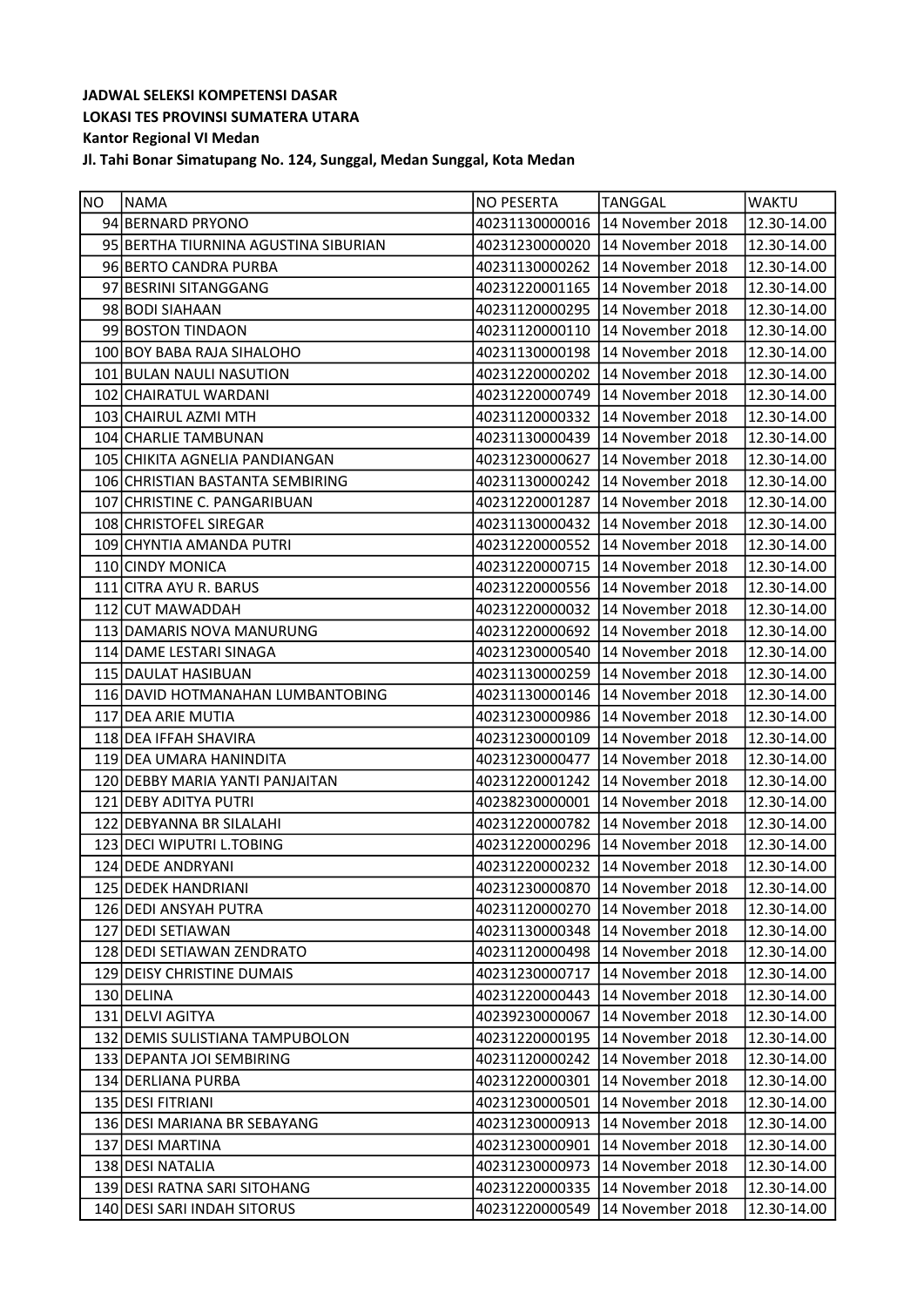| NO <sub>_</sub> | NAMA                                    | <b>NO PESERTA</b> | TANGGAL                         | <b>WAKTU</b>         |
|-----------------|-----------------------------------------|-------------------|---------------------------------|----------------------|
|                 | 141 DESI TANJUNG                        |                   | 40231230000816 14 November 2018 | 12.30-14.00          |
|                 | 142 DESI TIORIDA BR SIHOMBING           | 40231220001481    | 14 November 2018                | 12.30-14.00          |
|                 | 143 DESQIANA RIZKY                      | 40231220000399    | 14 November 2018                | 12.30-14.00          |
|                 | 144 DESSI ENSEPLIM CAHYA DEVI           | 40231220000397    | 14 November 2018                | 12.30-14.00          |
|                 | 145 DESSY NATALIA PASARIBU              | 40231230000461    | 14 November 2018                | 12.30-14.00          |
|                 | 146 DESSY RAHAYU                        | 40231230000533    | 14 November 2018                | 12.30-14.00          |
|                 | 147 DESWITA NATALIA BR BANGUN           | 40231220001427    | 14 November 2018                | 12.30-14.00          |
|                 | 148 DESY ANGELIA NAPITUPULU             | 40231230000866    | 14 November 2018                | 12.30-14.00          |
|                 | 149 DESY ASTRID ANINDYA                 | 40231230000580    | 14 November 2018                | 12.30-14.00          |
|                 | 150 DESY YUDHI PRATIWI                  | 40231230000217    | 14 November 2018                | 12.30-14.00          |
|                 | 151 DEVI MARDIANA SIHOMBING             | 40231230000129    | 14 November 2018                | 12.30-14.00          |
|                 | 152 DEVI MUTIA MASTURA                  | 40231230000163    | 14 November 2018                | 12.30-14.00          |
|                 | 153 DEVIANI                             | 40231220001570    | 14 November 2018                | 12.30-14.00          |
|                 | 154 DEVINDO PURBA                       |                   | 40231130000047 14 November 2018 | 12.30-14.00          |
|                 | 155 DEWI ESTERIA BR NAIBAHO             |                   | 40231230000995 14 November 2018 | 12.30-14.00          |
|                 | 156 DEWI KARTINI POHAN                  | 40231220000370    | 14 November 2018                | 12.30-14.00          |
|                 | 157 DEWI WULAN DARI OCTAVIANI           | 40231220000078    | 14 November 2018                | 12.30-14.00          |
|                 | 158 DHEA CHITRA CHINESIA                | 40231230000788    | 14 November 2018                | 12.30-14.00          |
|                 | 159 DIAH AYU PUTRI SIREGAR              |                   | 40231220000246 14 November 2018 | 12.30-14.00          |
|                 | 160 DIAH KARTIKA WULANDARI              | 40231220000380    | 14 November 2018                | 12.30-14.00          |
|                 | 161 DIAN AMRAN SIRAIT                   | 40231120000499    | 14 November 2018                | 12.30-14.00          |
|                 | 162 DIAN ARIE SANDI                     | 40231230000469    | 14 November 2018                | 12.30-14.00          |
|                 | 163 DIAN BERTUAH MAYASARI BR TAMPUBOLON | 40231220001466    | 14 November 2018                | 12.30-14.00          |
|                 | 164 DIAN PERMATA PUTRI                  |                   | 40231220001066 14 November 2018 | 12.30-14.00          |
|                 | 165 DIAN PERTIWI HARAHAP                | 40231230000509    | 14 November 2018                | 12.30-14.00          |
|                 | 166 DIAN PRATIWI RAMBE                  | 40231230000517    | 14 November 2018                | 12.30-14.00          |
|                 | 167 DIMAS PRAYOGA                       | 40231120000559    | 14 November 2018                | 12.30-14.00          |
|                 | 168 DINA HARINANDA                      | 40231220000989    | 14 November 2018                | 12.30-14.00          |
|                 | 169 DINA KHAIRI MESTIKA                 | 40231220000836    | 14 November 2018                | 12.30-14.00          |
|                 | 170 DINDA AMELLIA                       |                   | 40231220001346 14 November 2018 | 12.30-14.00          |
|                 | 171 DINDA GUSTI RAHAYU                  |                   | 40231230000507 14 November 2018 | 12.30-14.00          |
|                 | 172 DINDA INDAH SARI                    |                   | 40231230000225 14 November 2018 | $\sqrt{12.30-14.00}$ |
|                 | 173 DINI ANGGRAINI                      | 40231220001417    | 14 November 2018                | 12.30-14.00          |
|                 | 174 DINI ARDILA                         | 40231220000372    | 14 November 2018                | 12.30-14.00          |
|                 | 175 DINI NOVITA TANJUNG                 | 40231230000029    | 14 November 2018                | 12.30-14.00          |
|                 | 176 DISKER SIMBOLON                     | 40231120000309    | 14 November 2018                | 12.30-14.00          |
|                 | 177 DITHA FITRIANI                      | 40231220000453    | 14 November 2018                | 12.30-14.00          |
|                 | 178 DODI PRANANDA                       | 40231130000300    | 14 November 2018                | 12.30-14.00          |
|                 | 179 DULIJA SIAHAAN                      | 40231220001436    | 14 November 2018                | 12.30-14.00          |
|                 | 180 DUMARIA SITOHANG                    | 40231230000176    | 14 November 2018                | 12.30-14.00          |
|                 | 181 DUSEP DESEM R. MANULLANG            | 40231230000906    | 14 November 2018                | 12.30-14.00          |
|                 | 182 DWI MELIANA                         | 40231230000223    | 14 November 2018                | 12.30-14.00          |
|                 | 183 DWI SEPTIA NINGSIH                  | 40231220001068    | 14 November 2018                | 12.30-14.00          |
|                 | 184 DWITA RIZKI PUTRI, A.MD             | 40231220001389    | 14 November 2018                | 12.30-14.00          |
|                 | 185 EASTER CHRISTINA                    | 40231220000660    | 14 November 2018                | 12.30-14.00          |
|                 | 186 EBEN EZER PARDEDE                   | 40231120000468    | 14 November 2018                | 12.30-14.00          |
|                 | 187 EDI KRISTIANTA TARIGAN              | 40231130000306    | 14 November 2018                | 12.30-14.00          |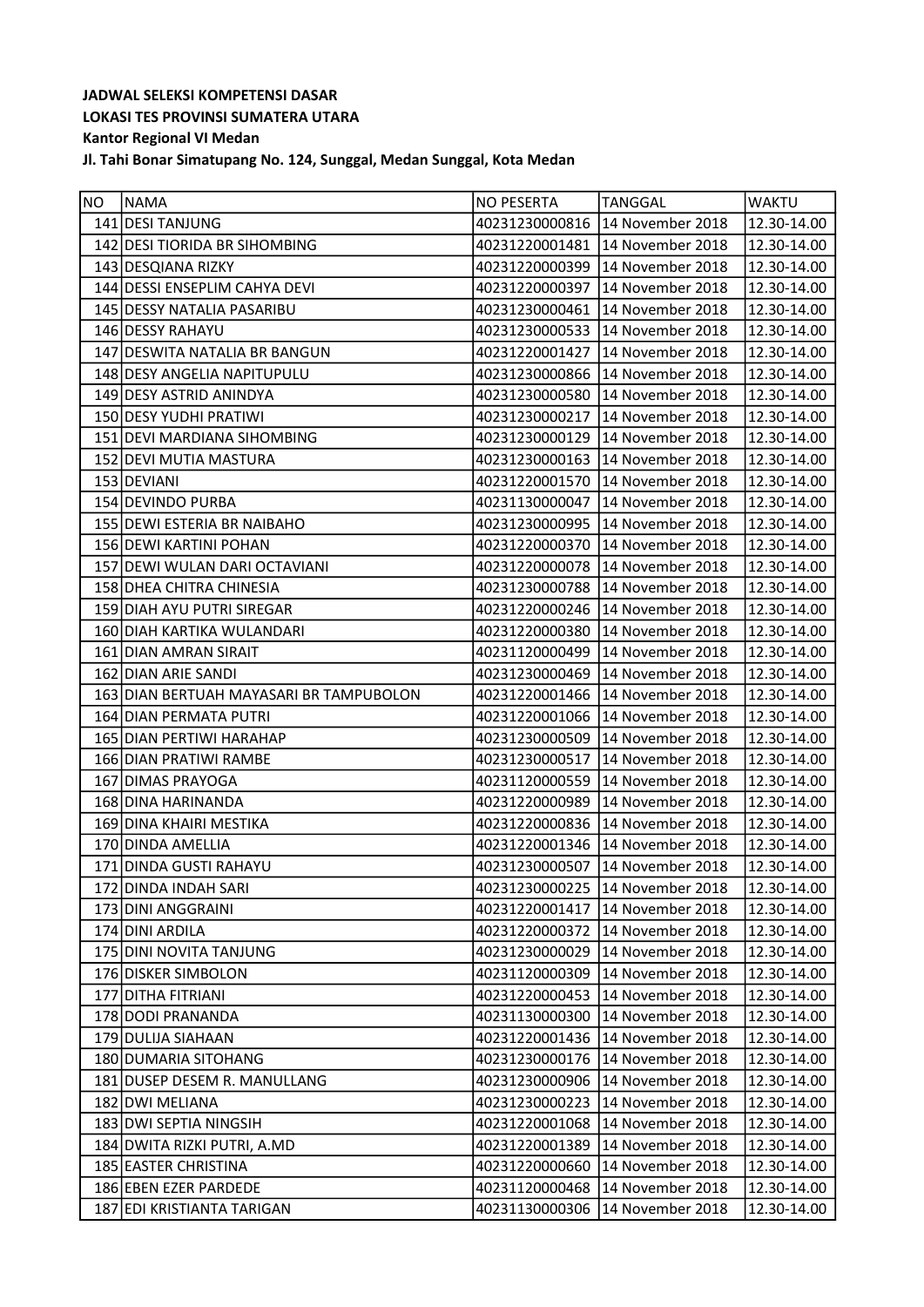| <b>NO</b> | <b>NAMA</b>                        | NO PESERTA     | TANGGAL                         | <b>WAKTU</b>         |
|-----------|------------------------------------|----------------|---------------------------------|----------------------|
|           | 188 EDWANTO RONY SIANIPAR          | 40231120000334 | 14 November 2018                | 12.30-14.00          |
|           | 189 EDY SUTRISNOQ                  | 40231130000357 | 14 November 2018                | 12.30-14.00          |
|           | 190 EFENDI                         | 40231130000155 | 14 November 2018                | 12.30-14.00          |
|           | 191 EFRIANA STEPHANY               | 40231220000605 | 14 November 2018                | 12.30-14.00          |
|           | 192 EFRIYANI                       | 40231230000229 | 14 November 2018                | 12.30-14.00          |
|           | 193 EIRENE THEODORA HUTAHAEAN      | 40231230000460 | 14 November 2018                | 12.30-14.00          |
|           | 194 EKO HIDAYAT                    | 40231120000364 | 14 November 2018                | 12.30-14.00          |
|           | 195 ELISA ELMONIKA BR DEPARI       |                | 40231220001333 14 November 2018 | 12.30-14.00          |
|           | 196 ELISABET U. B. PAKPAHAN        | 40231230000586 | 14 November 2018                | 12.30-14.00          |
|           | 197 ELPIANA GEA                    | 40231220000155 | 14 November 2018                | 12.30-14.00          |
|           | 198 ELSA SURIANITA                 | 40231220000713 | 14 November 2018                | 12.30-14.00          |
|           | 199 ELSON MANALU                   | 40231130000218 | 14 November 2018                | 12.30-14.00          |
|           | 200 ELVA FAVANTRI                  |                | 40231220001084 14 November 2018 | 12.30-14.00          |
|           | 201 ELYASNA BR SEMBIRING           |                | 40231220000751 14 November 2018 | 12.30-14.00          |
|           | 202 EMIL MARTHIN SITORUS           | 40231130000377 | 14 November 2018                | 12.30-14.00          |
|           | 203 EMMA AMERIA PURBA              | 40231230000189 | 14 November 2018                | 12.30-14.00          |
|           | 204 ENY MAYASARI                   | 40231230000113 | 14 November 2018                | 12.30-14.00          |
|           | 205 EPRAYA AGUSTINA BR SURBAKTI    | 40231230000677 | 14 November 2018                | 12.30-14.00          |
|           | 206 ERISA AGUSTINA MARPAUNG        | 40231230000893 | 14 November 2018                | 12.30-14.00          |
|           | 207 ERLITNA KRISANI BR LAHI        | 40231130000267 | 14 November 2018                | 12.30-14.00          |
|           | 208 ERUP DERWIGIA B.S ANNASIANTURI | 40231230000804 | 14 November 2018                | 12.30-14.00          |
|           | 209 ESKA PRIMTA BR GINTING         | 40231220001096 | 14 November 2018                | 12.30-14.00          |
|           | 210 ESRA ELISABET NAPITUPULU       | 40231230000946 | 14 November 2018                | 12.30-14.00          |
|           | 211 ESRA TRIULINA SIMANJUNTAK      |                | 40231220001306 14 November 2018 | 12.30-14.00          |
|           | 212 ESTERLYN MARASIH SILALAHI      |                | 40231230000227 14 November 2018 | 12.30-14.00          |
|           | 213 ESTHER SISKA SAING, SE         | 40231230000250 | 14 November 2018                | 12.30-14.00          |
|           | 214 ETIKA MUHSINAH LUBIS           |                | 40231230000315 14 November 2018 | 12.30-14.00          |
|           | 215 ETRI TRISNAWATI BR GINTING     |                | 40231220000882 14 November 2018 | 12.30-14.00          |
|           | 216 EUIS DEFI IRADATY              | 40231220001270 | 14 November 2018                | 12.30-14.00          |
|           | 217 EVA SUSANTRI BR SILITONGA      |                | 40231220000612 14 November 2018 | 12.30-14.00          |
|           | 218 EVI AMANDA BR TARIGAN          |                | 40231220000192 14 November 2018 | 12.30-14.00          |
|           | 219 EVY HARTATY SITORUS            |                | 40231220001561 14 November 2018 | $\sqrt{12.30-14.00}$ |
|           | 220 FADLAN SARAGIH                 | 40231120000510 | 14 November 2018                | 12.30-14.00          |
|           | 221 FAHRY GUSMANDANA MARPAUNG      | 40231130000013 | 14 November 2018                | 12.30-14.00          |
|           | 222 FAIZAL MURDANI                 |                | 40231120000572 14 November 2018 | 12.30-14.00          |
|           | 223 FAKHRI NUGRAHA                 | 40231130000475 | 14 November 2018                | 12.30-14.00          |
|           | 224 FARDI YANTO                    | 40231120000069 | 14 November 2018                | 12.30-14.00          |
|           | 225 FARIDA LUBIS                   | 40231230000290 | 14 November 2018                | 12.30-14.00          |
|           | 226 FATMAWATI                      | 40231220000733 | 14 November 2018                | 12.30-14.00          |
|           | 227 FAUZANI                        | 40231220001555 | 14 November 2018                | 12.30-14.00          |
|           | 228 FAUZIAH MELANIE SYAPUTRI       | 40231220001142 | 14 November 2018                | 12.30-14.00          |
|           | 229 FEBRIANA RAHAYU SIMANULLANG    | 40231220000980 | 14 November 2018                | 12.30-14.00          |
|           | 230 FEBRIANTI AULIA SIREGAR        | 40231220001032 | 14 November 2018                | 12.30-14.00          |
|           | 231 FEBRINA FITRIANI SITUMEANG     | 40231220001415 | 14 November 2018                | 12.30-14.00          |
|           | 232 FEBRIYANTI V SIRAIT            | 40231230000856 | 14 November 2018                | 12.30-14.00          |
|           | 233 FEBY FITRIA RHAMADANI          | 40231230000757 | 14 November 2018                | 12.30-14.00          |
|           | 234 FERAYATNA SARI                 | 40231220000972 | 14 November 2018                | 12.30-14.00          |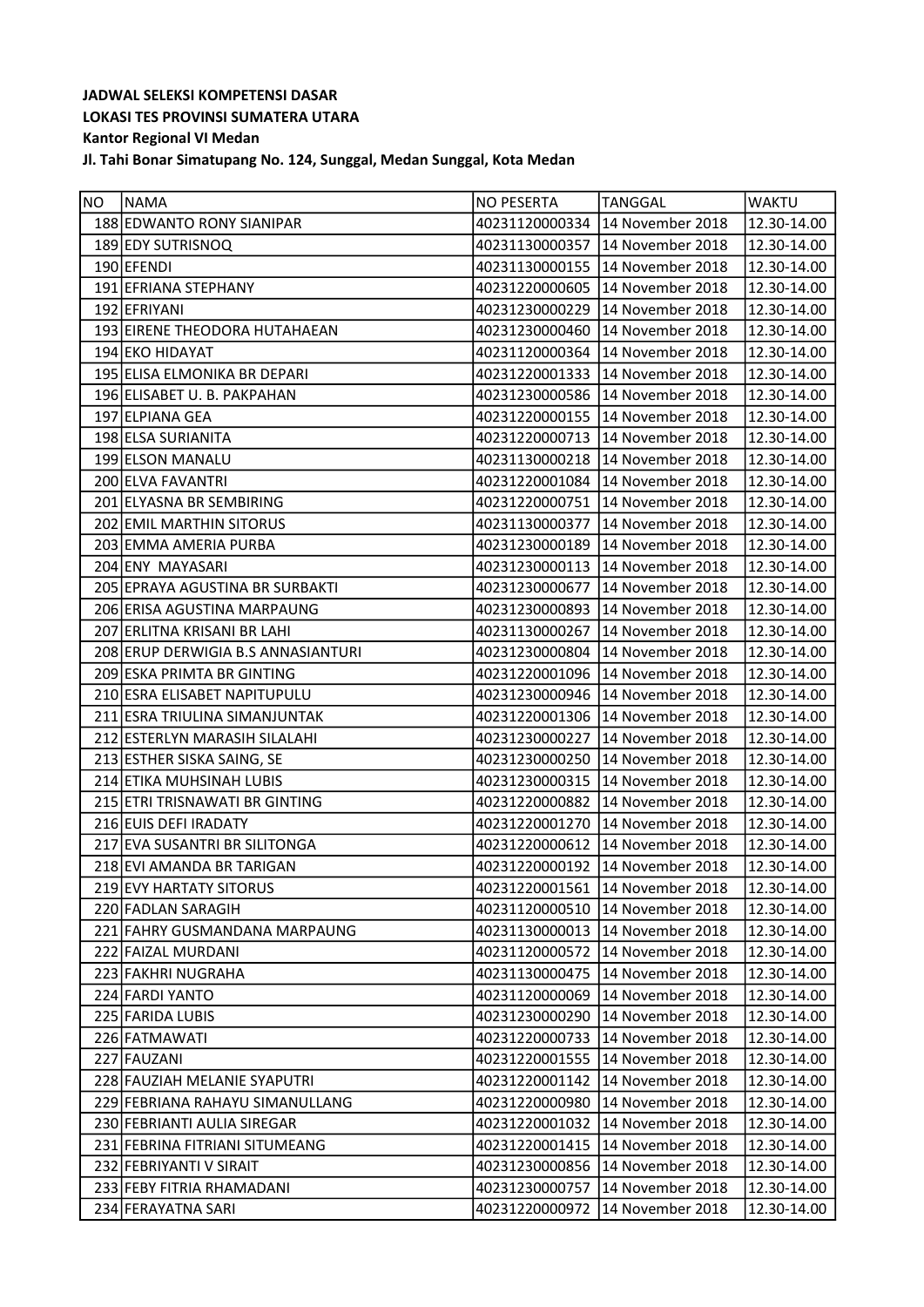| <b>NO</b> | NAMA                                   | NO PESERTA     | TANGGAL                           | <b>WAKTU</b>           |
|-----------|----------------------------------------|----------------|-----------------------------------|------------------------|
|           | 235 FERNANDUS SINURAT                  | 40231130000378 | 14 November 2018                  | 12.30-14.00            |
|           | 236 FICHIA UL HUSNA                    | 40231220000481 | 14 November 2018                  | 12.30-14.00            |
|           | 237 FINDA CHAIRINA                     | 40231220000787 | 14 November 2018                  | 12.30-14.00            |
|           | 238 FIRDAUS                            | 40231120000037 | 14 November 2018                  | 12.30-14.00            |
|           | 239 FIRNANDO HUTAGAOL                  | 40231120000170 | 14 November 2018                  | 12.30-14.00            |
|           | 240 FISKA ARDIYANTI                    | 40231220001527 | 14 November 2018                  | 12.30-14.00            |
|           | 241 FITRI DWIANA                       | 40231220001532 | 14 November 2018                  | 12.30-14.00            |
|           | 242 FITRI ENDANG PERMATA SARI          | 40231230000834 | 14 November 2018                  | 12.30-14.00            |
|           | 243 FITRI MARANATA SIBARANI            | 40231220001313 | 14 November 2018                  | 12.30-14.00            |
|           | 244 FITRI YANA SARI                    | 40231220000765 | 14 November 2018                  | 12.30-14.00            |
|           | 245 FORTINA MARLI YANTI BR MANURUNG    | 40231220001003 | 14 November 2018                  | 12.30-14.00            |
|           | 246 FRANCISKA MARINTAN NAPITUPULU      | 40231230000577 | 14 November 2018                  | 12.30-14.00            |
|           | 247 FRANLI MAYDESKO SIMBOLON           | 40231130000320 | 14 November 2018                  | 12.30-14.00            |
|           | 248 FREDDY RANDI MOOR GIRSANG          | 40231120000485 | 14 November 2018                  | 12.30-14.00            |
|           | 249 FRISKA ALPENITA                    | 40231230000855 | 14 November 2018                  | 12.30-14.00            |
|           | 250 FURI AYU CITRA PANGESTU            | 40231220000099 | 14 November 2018                  | 12.30-14.00            |
|           | 251 GARA PRASETYO                      | 40231120000529 | 14 November 2018                  | 12.30-14.00            |
|           | 252 GENTINA SITANGGANG                 |                | 40231220000212 14 November 2018   | 12.30-14.00            |
|           | 253 GINALOLO NAPITUPULU                | 40231220000737 | 14 November 2018                  | 12.30-14.00            |
|           | 254 GITA SHARA MULYADI                 | 40231230000635 | 14 November 2018                  | 12.30-14.00            |
|           | 255 GITO PARTOHAP MANALU               | 40231130000308 | 14 November 2018                  | 12.30-14.00            |
|           | 256 GLADYS MUSTIKA BUNGAHPANGESTU      | 40231220000818 | 14 November 2018                  | 12.30-14.00            |
|           | 257 GRASE KRISTIN HUTAURUK             | 40231220000675 | 14 November 2018                  | 12.30-14.00            |
|           | 258 GUNAWAN HURIA SITUMORANG           | 40231130000434 | 14 November 2018                  | 14.30-16.00            |
|           | 259 GUSTIA YETTI                       | 40231220000163 | 14 November 2018                  | 14.30-16.00            |
|           | 260 HADI ANSAR SILABAN                 | 40231120000054 | 14 November 2018                  | 14.30-16.00            |
|           | 261 HADI HALOMOAN SIMARMATA            | 40231130000389 | 14 November 2018                  | 14.30-16.00            |
|           | 262 HAFIS NUZUL                        | 40231130000285 | 14 November 2018                  | 14.30-16.00            |
|           | 263 HAFRIZA UTARI LUBIS                | 40231220000392 | 14 November 2018                  | 14.30-16.00            |
|           | 264 HANNYFAH SIREGAR                   |                | 40231220000505   14 November 2018 | 14.30-16.00            |
|           | 265 HARI PRATAMA                       |                | 40231120000283 14 November 2018   | 14.30-16.00            |
|           | 266 HASTUTI NIRWANA SIHOMBING          |                | 40231220000502 14 November 2018   | $\sqrt{14.30 - 16.00}$ |
|           | 267 HELEN STEPHANIE GUSAR              |                | 40231230000192 14 November 2018   | 14.30-16.00            |
|           | 268 HELENA QADRINI SIREGAR             | 40231220000096 | 14 November 2018                  | 14.30-16.00            |
|           | 269 HELMI WINDA HUTABARAT              | 40231220000887 | 14 November 2018                  | 14.30-16.00            |
|           | 270 HENDRO ANTO FERDINAN SILITONGA     | 40231120000469 | 14 November 2018                  | 14.30-16.00            |
|           | 271 HERAWATI SARAGIH                   | 40231220000209 | 14 November 2018                  | 14.30-16.00            |
|           | 272 HERBERT JOSUA SINAMBELA            | 40231120000386 | 14 November 2018                  | 14.30-16.00            |
|           | 273 HERLIZA UTAMI                      | 40231220000829 | 14 November 2018                  | 14.30-16.00            |
|           | 274 HERLY NANSI SM                     | 40231220001552 | 14 November 2018                  | 14.30-16.00            |
|           | 275 HERY OKTAVIANUS SAROHA LUMBAN BATU | 40231130000182 | 14 November 2018                  | 14.30-16.00            |
|           | 276 HIDAYATUL MUSTAFIDH                | 40231130000072 | 14 November 2018                  | 14.30-16.00            |
|           | 277 HIKMAH RAMADHANI BATUBARA          | 40231230000881 | 14 November 2018                  | 14.30-16.00            |
|           | 278 HISBUL WATHON CHAN                 | 40231120000462 | 14 November 2018                  | 14.30-16.00            |
|           | 279 HORAS SHIO SITUMORANG              | 40231120000537 | 14 November 2018                  | 14.30-16.00            |
|           | 280 HOTLINA OKTA MIANTI SITORUS        | 40231220000606 | 14 November 2018                  | 14.30-16.00            |
|           | 281 HOTMA YUNIN PAKPAHAN               | 40231230000413 | 14 November 2018                  | 14.30-16.00            |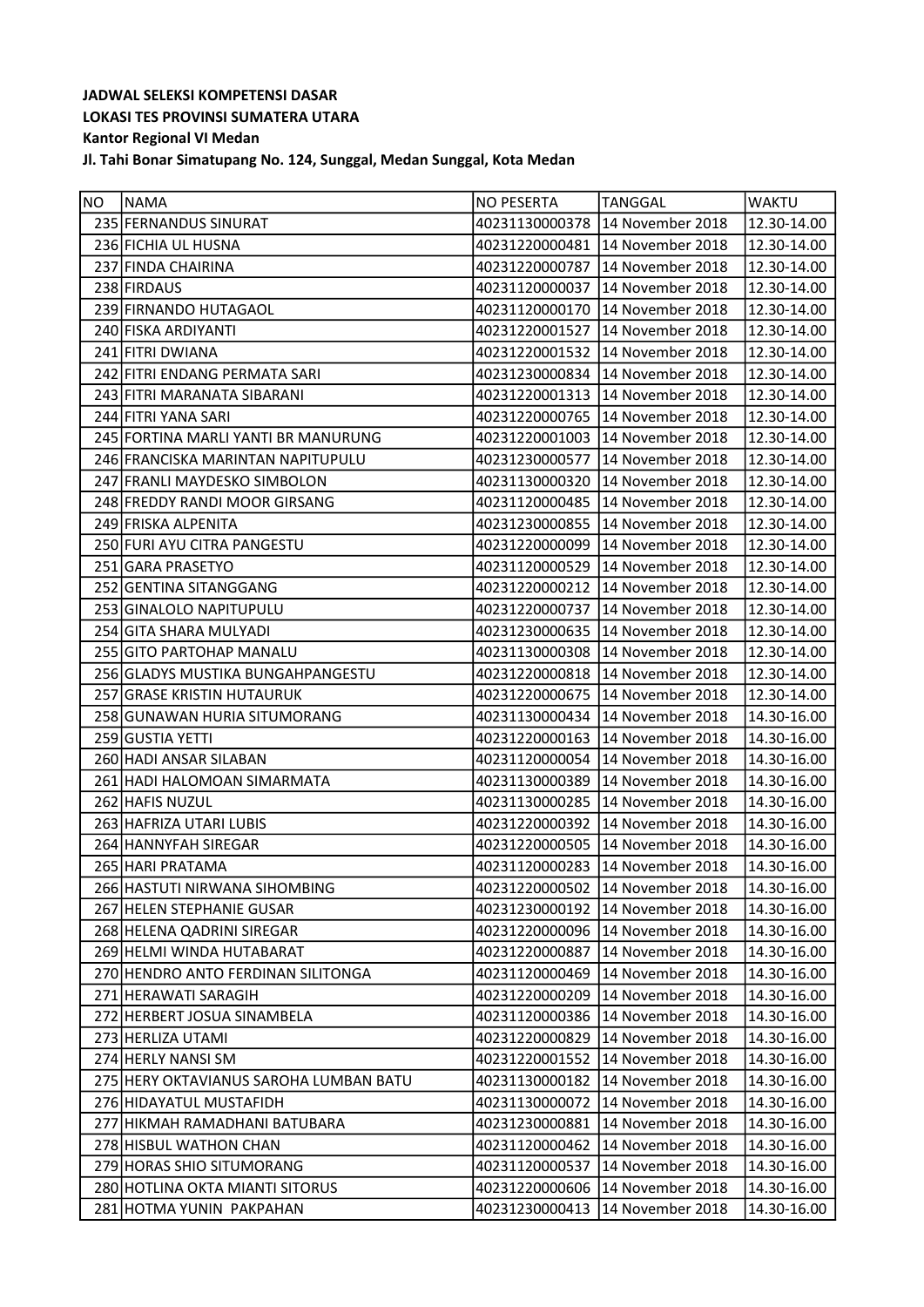| 282 HOTMANGATUR BATARA SITORUS<br>40231130000455<br>14 November 2018<br>14.30-16.00<br>283 IBNU RACHMAN MAULANA<br>40231130000352<br>14 November 2018<br>14.30-16.00<br>284 ICCE NOVALISA BR.TAMBUN<br>40231220000088<br>14 November 2018<br>14.30-16.00<br>285 IDA SILVANIA GINTING<br>14 November 2018<br>40231230000118<br>14.30-16.00<br>286 IGA RISVANDIYANI RANA BUDI<br>40231230000306<br>14 November 2018<br>14.30-16.00<br>287 IHSAN RAMADHAN<br>40231130000071<br>14 November 2018<br>14.30-16.00<br>288 IKA ARTIKA<br>14 November 2018<br>14.30-16.00<br>40231220000198<br>289 IKA ENDA SUKANTI<br>40231230000255<br>14 November 2018<br>14.30-16.00<br>290 IKA TRI RIZKI LUBIS<br>40231230000364<br>14 November 2018<br>14.30-16.00<br>291 ILHAM SALIM TAMPUBOLON<br>40231120000324<br>14 November 2018<br>14.30-16.00<br>292   IMELDA DWI SARI SINAGA<br>14 November 2018<br>14.30-16.00<br>40231230000566<br>293 IMELDA TRI ANANTA GINTING<br>40231220001330<br>14 November 2018<br>14.30-16.00<br>294 IMMANUEL SAHAT MARULI SITOHANG<br>40231120000385<br>14 November 2018<br>14.30-16.00<br>14.30-16.00<br>295 INDAH DWI HASYATI<br>40231230000803<br>14 November 2018<br>296 INDAH KHAIRUN NISAK<br>14 November 2018<br>14.30-16.00<br>40231230000628<br>297 INDAH NAZLIA SITOMPUL<br>40231230000615<br>14 November 2018<br>14.30-16.00<br>298 INDAH SARI ULFHA<br>40231220000776<br>14 November 2018<br>14.30-16.00<br>14.30-16.00<br>299 INDRA MULYA PURBA<br>40231130000490<br>14 November 2018<br>300 INDRIANI ADISTY HARAHAP<br>40231220001030<br>14 November 2018<br>14.30-16.00<br>301 INGE MARIA THERESSIA TOBING<br>40231220000759<br>14 November 2018<br>14.30-16.00<br>302 INGGRID YUNIARTA TUMYARE SIANTURI<br>14 November 2018<br>14.30-16.00<br>40231230000536<br>303 INTAN PERMANA<br>40239230000036<br>14 November 2018<br>14.30-16.00<br>304 IQBAL MAULANA SIREGAR<br>40231130000393<br>14 November 2018<br>14.30-16.00<br>305   IQRAM IFRIZAL<br>40231120000479 14 November 2018<br>14.30-16.00<br>306 IRA YANTI SIMANGUNSONG<br>40231220000382 14 November 2018<br>14.30-16.00<br>307 IRA YULIA GULTOM<br>40231220000929<br>14 November 2018<br>14.30-16.00<br>308 IRENE SAURMAIDA SIMATUPANG<br>40231220001565<br>14 November 2018<br>14.30-16.00<br>309 IRMA MEIRANI BANGUN<br>40231220000859<br>14 November 2018<br>14.30-16.00<br>310 IRMA SEPRIANI<br>40231230000991<br>14 November 2018<br>14.30-16.00<br>311 IRNA ANDRE YANI<br>40231220000971<br>14 November 2018<br>14.30-16.00<br>312 IRWAN SYAPUTRA<br>40231120000134 14 November 2018<br>14.30-16.00<br>$\sqrt{14.30 - 16.00}$<br>313 ISRA FADHLIKA<br>40231120000409 14 November 2018<br>314 ISRINA HANDAYANI DAULAY<br>40231230000245<br>14 November 2018<br>14.30-16.00<br>315 ITA BINA ANAKAMPUN<br>40231220000268<br>14 November 2018<br>14.30-16.00<br>316 ITA CHRISTINA GINTING<br>40231230000849<br>14 November 2018<br>14.30-16.00<br>317 ITA MAISYARAH<br>14 November 2018<br>14.30-16.00<br>40231220001016<br>318 IVONE DENADA P. PANGGABEAN<br>40231220001006<br>14 November 2018<br>14.30-16.00<br>319   IWANG PAMUNGKAS<br>40231130000049<br>14 November 2018<br>14.30-16.00<br>14 November 2018<br>320 JAMES LINGGA<br>40231120000399<br>14.30-16.00<br>321 JANNIRO HASIBUAN<br>14 November 2018<br>40231230000981<br>14.30-16.00<br>14 November 2018<br>322 JASIDATHUARA S M<br>40231130000241<br>14.30-16.00<br>323 JEFRI SUSANTO<br>40231130000088<br>14 November 2018<br>14.30-16.00<br>324 JEFRIADI<br>40231120000384<br>14 November 2018<br>14.30-16.00<br>14 November 2018<br>14.30-16.00<br>325 JEFRIANSA DALIMUNTHE<br>40231120000240<br>326 JENDA INGANTA<br>40231220001475<br>14 November 2018<br>14.30-16.00<br>14 November 2018<br>327 JENITA PONDA BR SEMBIRING<br>40231230000642<br>14.30-16.00<br>328 JENNE ELFRIDE SIHOTANG<br>14 November 2018<br>40231230000374<br>14.30-16.00 | NO | NAMA | <b>NO PESERTA</b> | <b>TANGGAL</b> | <b>WAKTU</b> |
|------------------------------------------------------------------------------------------------------------------------------------------------------------------------------------------------------------------------------------------------------------------------------------------------------------------------------------------------------------------------------------------------------------------------------------------------------------------------------------------------------------------------------------------------------------------------------------------------------------------------------------------------------------------------------------------------------------------------------------------------------------------------------------------------------------------------------------------------------------------------------------------------------------------------------------------------------------------------------------------------------------------------------------------------------------------------------------------------------------------------------------------------------------------------------------------------------------------------------------------------------------------------------------------------------------------------------------------------------------------------------------------------------------------------------------------------------------------------------------------------------------------------------------------------------------------------------------------------------------------------------------------------------------------------------------------------------------------------------------------------------------------------------------------------------------------------------------------------------------------------------------------------------------------------------------------------------------------------------------------------------------------------------------------------------------------------------------------------------------------------------------------------------------------------------------------------------------------------------------------------------------------------------------------------------------------------------------------------------------------------------------------------------------------------------------------------------------------------------------------------------------------------------------------------------------------------------------------------------------------------------------------------------------------------------------------------------------------------------------------------------------------------------------------------------------------------------------------------------------------------------------------------------------------------------------------------------------------------------------------------------------------------------------------------------------------------------------------------------------------------------------------------------------------------------------------------------------------------------------------------------------------------------------------------------------------------------------------------------------------------------------------------------------------------------------------------------------------------------------------------------------------------------------------------------------------------------------------------------------------------------------------------------------------------------------------------------------------------------------------------------------------------------------------------------------------------------------------------------------------------------------------------------------------|----|------|-------------------|----------------|--------------|
|                                                                                                                                                                                                                                                                                                                                                                                                                                                                                                                                                                                                                                                                                                                                                                                                                                                                                                                                                                                                                                                                                                                                                                                                                                                                                                                                                                                                                                                                                                                                                                                                                                                                                                                                                                                                                                                                                                                                                                                                                                                                                                                                                                                                                                                                                                                                                                                                                                                                                                                                                                                                                                                                                                                                                                                                                                                                                                                                                                                                                                                                                                                                                                                                                                                                                                                                                                                                                                                                                                                                                                                                                                                                                                                                                                                                                                                                                                                  |    |      |                   |                |              |
|                                                                                                                                                                                                                                                                                                                                                                                                                                                                                                                                                                                                                                                                                                                                                                                                                                                                                                                                                                                                                                                                                                                                                                                                                                                                                                                                                                                                                                                                                                                                                                                                                                                                                                                                                                                                                                                                                                                                                                                                                                                                                                                                                                                                                                                                                                                                                                                                                                                                                                                                                                                                                                                                                                                                                                                                                                                                                                                                                                                                                                                                                                                                                                                                                                                                                                                                                                                                                                                                                                                                                                                                                                                                                                                                                                                                                                                                                                                  |    |      |                   |                |              |
|                                                                                                                                                                                                                                                                                                                                                                                                                                                                                                                                                                                                                                                                                                                                                                                                                                                                                                                                                                                                                                                                                                                                                                                                                                                                                                                                                                                                                                                                                                                                                                                                                                                                                                                                                                                                                                                                                                                                                                                                                                                                                                                                                                                                                                                                                                                                                                                                                                                                                                                                                                                                                                                                                                                                                                                                                                                                                                                                                                                                                                                                                                                                                                                                                                                                                                                                                                                                                                                                                                                                                                                                                                                                                                                                                                                                                                                                                                                  |    |      |                   |                |              |
|                                                                                                                                                                                                                                                                                                                                                                                                                                                                                                                                                                                                                                                                                                                                                                                                                                                                                                                                                                                                                                                                                                                                                                                                                                                                                                                                                                                                                                                                                                                                                                                                                                                                                                                                                                                                                                                                                                                                                                                                                                                                                                                                                                                                                                                                                                                                                                                                                                                                                                                                                                                                                                                                                                                                                                                                                                                                                                                                                                                                                                                                                                                                                                                                                                                                                                                                                                                                                                                                                                                                                                                                                                                                                                                                                                                                                                                                                                                  |    |      |                   |                |              |
|                                                                                                                                                                                                                                                                                                                                                                                                                                                                                                                                                                                                                                                                                                                                                                                                                                                                                                                                                                                                                                                                                                                                                                                                                                                                                                                                                                                                                                                                                                                                                                                                                                                                                                                                                                                                                                                                                                                                                                                                                                                                                                                                                                                                                                                                                                                                                                                                                                                                                                                                                                                                                                                                                                                                                                                                                                                                                                                                                                                                                                                                                                                                                                                                                                                                                                                                                                                                                                                                                                                                                                                                                                                                                                                                                                                                                                                                                                                  |    |      |                   |                |              |
|                                                                                                                                                                                                                                                                                                                                                                                                                                                                                                                                                                                                                                                                                                                                                                                                                                                                                                                                                                                                                                                                                                                                                                                                                                                                                                                                                                                                                                                                                                                                                                                                                                                                                                                                                                                                                                                                                                                                                                                                                                                                                                                                                                                                                                                                                                                                                                                                                                                                                                                                                                                                                                                                                                                                                                                                                                                                                                                                                                                                                                                                                                                                                                                                                                                                                                                                                                                                                                                                                                                                                                                                                                                                                                                                                                                                                                                                                                                  |    |      |                   |                |              |
|                                                                                                                                                                                                                                                                                                                                                                                                                                                                                                                                                                                                                                                                                                                                                                                                                                                                                                                                                                                                                                                                                                                                                                                                                                                                                                                                                                                                                                                                                                                                                                                                                                                                                                                                                                                                                                                                                                                                                                                                                                                                                                                                                                                                                                                                                                                                                                                                                                                                                                                                                                                                                                                                                                                                                                                                                                                                                                                                                                                                                                                                                                                                                                                                                                                                                                                                                                                                                                                                                                                                                                                                                                                                                                                                                                                                                                                                                                                  |    |      |                   |                |              |
|                                                                                                                                                                                                                                                                                                                                                                                                                                                                                                                                                                                                                                                                                                                                                                                                                                                                                                                                                                                                                                                                                                                                                                                                                                                                                                                                                                                                                                                                                                                                                                                                                                                                                                                                                                                                                                                                                                                                                                                                                                                                                                                                                                                                                                                                                                                                                                                                                                                                                                                                                                                                                                                                                                                                                                                                                                                                                                                                                                                                                                                                                                                                                                                                                                                                                                                                                                                                                                                                                                                                                                                                                                                                                                                                                                                                                                                                                                                  |    |      |                   |                |              |
|                                                                                                                                                                                                                                                                                                                                                                                                                                                                                                                                                                                                                                                                                                                                                                                                                                                                                                                                                                                                                                                                                                                                                                                                                                                                                                                                                                                                                                                                                                                                                                                                                                                                                                                                                                                                                                                                                                                                                                                                                                                                                                                                                                                                                                                                                                                                                                                                                                                                                                                                                                                                                                                                                                                                                                                                                                                                                                                                                                                                                                                                                                                                                                                                                                                                                                                                                                                                                                                                                                                                                                                                                                                                                                                                                                                                                                                                                                                  |    |      |                   |                |              |
|                                                                                                                                                                                                                                                                                                                                                                                                                                                                                                                                                                                                                                                                                                                                                                                                                                                                                                                                                                                                                                                                                                                                                                                                                                                                                                                                                                                                                                                                                                                                                                                                                                                                                                                                                                                                                                                                                                                                                                                                                                                                                                                                                                                                                                                                                                                                                                                                                                                                                                                                                                                                                                                                                                                                                                                                                                                                                                                                                                                                                                                                                                                                                                                                                                                                                                                                                                                                                                                                                                                                                                                                                                                                                                                                                                                                                                                                                                                  |    |      |                   |                |              |
|                                                                                                                                                                                                                                                                                                                                                                                                                                                                                                                                                                                                                                                                                                                                                                                                                                                                                                                                                                                                                                                                                                                                                                                                                                                                                                                                                                                                                                                                                                                                                                                                                                                                                                                                                                                                                                                                                                                                                                                                                                                                                                                                                                                                                                                                                                                                                                                                                                                                                                                                                                                                                                                                                                                                                                                                                                                                                                                                                                                                                                                                                                                                                                                                                                                                                                                                                                                                                                                                                                                                                                                                                                                                                                                                                                                                                                                                                                                  |    |      |                   |                |              |
|                                                                                                                                                                                                                                                                                                                                                                                                                                                                                                                                                                                                                                                                                                                                                                                                                                                                                                                                                                                                                                                                                                                                                                                                                                                                                                                                                                                                                                                                                                                                                                                                                                                                                                                                                                                                                                                                                                                                                                                                                                                                                                                                                                                                                                                                                                                                                                                                                                                                                                                                                                                                                                                                                                                                                                                                                                                                                                                                                                                                                                                                                                                                                                                                                                                                                                                                                                                                                                                                                                                                                                                                                                                                                                                                                                                                                                                                                                                  |    |      |                   |                |              |
|                                                                                                                                                                                                                                                                                                                                                                                                                                                                                                                                                                                                                                                                                                                                                                                                                                                                                                                                                                                                                                                                                                                                                                                                                                                                                                                                                                                                                                                                                                                                                                                                                                                                                                                                                                                                                                                                                                                                                                                                                                                                                                                                                                                                                                                                                                                                                                                                                                                                                                                                                                                                                                                                                                                                                                                                                                                                                                                                                                                                                                                                                                                                                                                                                                                                                                                                                                                                                                                                                                                                                                                                                                                                                                                                                                                                                                                                                                                  |    |      |                   |                |              |
|                                                                                                                                                                                                                                                                                                                                                                                                                                                                                                                                                                                                                                                                                                                                                                                                                                                                                                                                                                                                                                                                                                                                                                                                                                                                                                                                                                                                                                                                                                                                                                                                                                                                                                                                                                                                                                                                                                                                                                                                                                                                                                                                                                                                                                                                                                                                                                                                                                                                                                                                                                                                                                                                                                                                                                                                                                                                                                                                                                                                                                                                                                                                                                                                                                                                                                                                                                                                                                                                                                                                                                                                                                                                                                                                                                                                                                                                                                                  |    |      |                   |                |              |
|                                                                                                                                                                                                                                                                                                                                                                                                                                                                                                                                                                                                                                                                                                                                                                                                                                                                                                                                                                                                                                                                                                                                                                                                                                                                                                                                                                                                                                                                                                                                                                                                                                                                                                                                                                                                                                                                                                                                                                                                                                                                                                                                                                                                                                                                                                                                                                                                                                                                                                                                                                                                                                                                                                                                                                                                                                                                                                                                                                                                                                                                                                                                                                                                                                                                                                                                                                                                                                                                                                                                                                                                                                                                                                                                                                                                                                                                                                                  |    |      |                   |                |              |
|                                                                                                                                                                                                                                                                                                                                                                                                                                                                                                                                                                                                                                                                                                                                                                                                                                                                                                                                                                                                                                                                                                                                                                                                                                                                                                                                                                                                                                                                                                                                                                                                                                                                                                                                                                                                                                                                                                                                                                                                                                                                                                                                                                                                                                                                                                                                                                                                                                                                                                                                                                                                                                                                                                                                                                                                                                                                                                                                                                                                                                                                                                                                                                                                                                                                                                                                                                                                                                                                                                                                                                                                                                                                                                                                                                                                                                                                                                                  |    |      |                   |                |              |
|                                                                                                                                                                                                                                                                                                                                                                                                                                                                                                                                                                                                                                                                                                                                                                                                                                                                                                                                                                                                                                                                                                                                                                                                                                                                                                                                                                                                                                                                                                                                                                                                                                                                                                                                                                                                                                                                                                                                                                                                                                                                                                                                                                                                                                                                                                                                                                                                                                                                                                                                                                                                                                                                                                                                                                                                                                                                                                                                                                                                                                                                                                                                                                                                                                                                                                                                                                                                                                                                                                                                                                                                                                                                                                                                                                                                                                                                                                                  |    |      |                   |                |              |
|                                                                                                                                                                                                                                                                                                                                                                                                                                                                                                                                                                                                                                                                                                                                                                                                                                                                                                                                                                                                                                                                                                                                                                                                                                                                                                                                                                                                                                                                                                                                                                                                                                                                                                                                                                                                                                                                                                                                                                                                                                                                                                                                                                                                                                                                                                                                                                                                                                                                                                                                                                                                                                                                                                                                                                                                                                                                                                                                                                                                                                                                                                                                                                                                                                                                                                                                                                                                                                                                                                                                                                                                                                                                                                                                                                                                                                                                                                                  |    |      |                   |                |              |
|                                                                                                                                                                                                                                                                                                                                                                                                                                                                                                                                                                                                                                                                                                                                                                                                                                                                                                                                                                                                                                                                                                                                                                                                                                                                                                                                                                                                                                                                                                                                                                                                                                                                                                                                                                                                                                                                                                                                                                                                                                                                                                                                                                                                                                                                                                                                                                                                                                                                                                                                                                                                                                                                                                                                                                                                                                                                                                                                                                                                                                                                                                                                                                                                                                                                                                                                                                                                                                                                                                                                                                                                                                                                                                                                                                                                                                                                                                                  |    |      |                   |                |              |
|                                                                                                                                                                                                                                                                                                                                                                                                                                                                                                                                                                                                                                                                                                                                                                                                                                                                                                                                                                                                                                                                                                                                                                                                                                                                                                                                                                                                                                                                                                                                                                                                                                                                                                                                                                                                                                                                                                                                                                                                                                                                                                                                                                                                                                                                                                                                                                                                                                                                                                                                                                                                                                                                                                                                                                                                                                                                                                                                                                                                                                                                                                                                                                                                                                                                                                                                                                                                                                                                                                                                                                                                                                                                                                                                                                                                                                                                                                                  |    |      |                   |                |              |
|                                                                                                                                                                                                                                                                                                                                                                                                                                                                                                                                                                                                                                                                                                                                                                                                                                                                                                                                                                                                                                                                                                                                                                                                                                                                                                                                                                                                                                                                                                                                                                                                                                                                                                                                                                                                                                                                                                                                                                                                                                                                                                                                                                                                                                                                                                                                                                                                                                                                                                                                                                                                                                                                                                                                                                                                                                                                                                                                                                                                                                                                                                                                                                                                                                                                                                                                                                                                                                                                                                                                                                                                                                                                                                                                                                                                                                                                                                                  |    |      |                   |                |              |
|                                                                                                                                                                                                                                                                                                                                                                                                                                                                                                                                                                                                                                                                                                                                                                                                                                                                                                                                                                                                                                                                                                                                                                                                                                                                                                                                                                                                                                                                                                                                                                                                                                                                                                                                                                                                                                                                                                                                                                                                                                                                                                                                                                                                                                                                                                                                                                                                                                                                                                                                                                                                                                                                                                                                                                                                                                                                                                                                                                                                                                                                                                                                                                                                                                                                                                                                                                                                                                                                                                                                                                                                                                                                                                                                                                                                                                                                                                                  |    |      |                   |                |              |
|                                                                                                                                                                                                                                                                                                                                                                                                                                                                                                                                                                                                                                                                                                                                                                                                                                                                                                                                                                                                                                                                                                                                                                                                                                                                                                                                                                                                                                                                                                                                                                                                                                                                                                                                                                                                                                                                                                                                                                                                                                                                                                                                                                                                                                                                                                                                                                                                                                                                                                                                                                                                                                                                                                                                                                                                                                                                                                                                                                                                                                                                                                                                                                                                                                                                                                                                                                                                                                                                                                                                                                                                                                                                                                                                                                                                                                                                                                                  |    |      |                   |                |              |
|                                                                                                                                                                                                                                                                                                                                                                                                                                                                                                                                                                                                                                                                                                                                                                                                                                                                                                                                                                                                                                                                                                                                                                                                                                                                                                                                                                                                                                                                                                                                                                                                                                                                                                                                                                                                                                                                                                                                                                                                                                                                                                                                                                                                                                                                                                                                                                                                                                                                                                                                                                                                                                                                                                                                                                                                                                                                                                                                                                                                                                                                                                                                                                                                                                                                                                                                                                                                                                                                                                                                                                                                                                                                                                                                                                                                                                                                                                                  |    |      |                   |                |              |
|                                                                                                                                                                                                                                                                                                                                                                                                                                                                                                                                                                                                                                                                                                                                                                                                                                                                                                                                                                                                                                                                                                                                                                                                                                                                                                                                                                                                                                                                                                                                                                                                                                                                                                                                                                                                                                                                                                                                                                                                                                                                                                                                                                                                                                                                                                                                                                                                                                                                                                                                                                                                                                                                                                                                                                                                                                                                                                                                                                                                                                                                                                                                                                                                                                                                                                                                                                                                                                                                                                                                                                                                                                                                                                                                                                                                                                                                                                                  |    |      |                   |                |              |
|                                                                                                                                                                                                                                                                                                                                                                                                                                                                                                                                                                                                                                                                                                                                                                                                                                                                                                                                                                                                                                                                                                                                                                                                                                                                                                                                                                                                                                                                                                                                                                                                                                                                                                                                                                                                                                                                                                                                                                                                                                                                                                                                                                                                                                                                                                                                                                                                                                                                                                                                                                                                                                                                                                                                                                                                                                                                                                                                                                                                                                                                                                                                                                                                                                                                                                                                                                                                                                                                                                                                                                                                                                                                                                                                                                                                                                                                                                                  |    |      |                   |                |              |
|                                                                                                                                                                                                                                                                                                                                                                                                                                                                                                                                                                                                                                                                                                                                                                                                                                                                                                                                                                                                                                                                                                                                                                                                                                                                                                                                                                                                                                                                                                                                                                                                                                                                                                                                                                                                                                                                                                                                                                                                                                                                                                                                                                                                                                                                                                                                                                                                                                                                                                                                                                                                                                                                                                                                                                                                                                                                                                                                                                                                                                                                                                                                                                                                                                                                                                                                                                                                                                                                                                                                                                                                                                                                                                                                                                                                                                                                                                                  |    |      |                   |                |              |
|                                                                                                                                                                                                                                                                                                                                                                                                                                                                                                                                                                                                                                                                                                                                                                                                                                                                                                                                                                                                                                                                                                                                                                                                                                                                                                                                                                                                                                                                                                                                                                                                                                                                                                                                                                                                                                                                                                                                                                                                                                                                                                                                                                                                                                                                                                                                                                                                                                                                                                                                                                                                                                                                                                                                                                                                                                                                                                                                                                                                                                                                                                                                                                                                                                                                                                                                                                                                                                                                                                                                                                                                                                                                                                                                                                                                                                                                                                                  |    |      |                   |                |              |
|                                                                                                                                                                                                                                                                                                                                                                                                                                                                                                                                                                                                                                                                                                                                                                                                                                                                                                                                                                                                                                                                                                                                                                                                                                                                                                                                                                                                                                                                                                                                                                                                                                                                                                                                                                                                                                                                                                                                                                                                                                                                                                                                                                                                                                                                                                                                                                                                                                                                                                                                                                                                                                                                                                                                                                                                                                                                                                                                                                                                                                                                                                                                                                                                                                                                                                                                                                                                                                                                                                                                                                                                                                                                                                                                                                                                                                                                                                                  |    |      |                   |                |              |
|                                                                                                                                                                                                                                                                                                                                                                                                                                                                                                                                                                                                                                                                                                                                                                                                                                                                                                                                                                                                                                                                                                                                                                                                                                                                                                                                                                                                                                                                                                                                                                                                                                                                                                                                                                                                                                                                                                                                                                                                                                                                                                                                                                                                                                                                                                                                                                                                                                                                                                                                                                                                                                                                                                                                                                                                                                                                                                                                                                                                                                                                                                                                                                                                                                                                                                                                                                                                                                                                                                                                                                                                                                                                                                                                                                                                                                                                                                                  |    |      |                   |                |              |
|                                                                                                                                                                                                                                                                                                                                                                                                                                                                                                                                                                                                                                                                                                                                                                                                                                                                                                                                                                                                                                                                                                                                                                                                                                                                                                                                                                                                                                                                                                                                                                                                                                                                                                                                                                                                                                                                                                                                                                                                                                                                                                                                                                                                                                                                                                                                                                                                                                                                                                                                                                                                                                                                                                                                                                                                                                                                                                                                                                                                                                                                                                                                                                                                                                                                                                                                                                                                                                                                                                                                                                                                                                                                                                                                                                                                                                                                                                                  |    |      |                   |                |              |
|                                                                                                                                                                                                                                                                                                                                                                                                                                                                                                                                                                                                                                                                                                                                                                                                                                                                                                                                                                                                                                                                                                                                                                                                                                                                                                                                                                                                                                                                                                                                                                                                                                                                                                                                                                                                                                                                                                                                                                                                                                                                                                                                                                                                                                                                                                                                                                                                                                                                                                                                                                                                                                                                                                                                                                                                                                                                                                                                                                                                                                                                                                                                                                                                                                                                                                                                                                                                                                                                                                                                                                                                                                                                                                                                                                                                                                                                                                                  |    |      |                   |                |              |
|                                                                                                                                                                                                                                                                                                                                                                                                                                                                                                                                                                                                                                                                                                                                                                                                                                                                                                                                                                                                                                                                                                                                                                                                                                                                                                                                                                                                                                                                                                                                                                                                                                                                                                                                                                                                                                                                                                                                                                                                                                                                                                                                                                                                                                                                                                                                                                                                                                                                                                                                                                                                                                                                                                                                                                                                                                                                                                                                                                                                                                                                                                                                                                                                                                                                                                                                                                                                                                                                                                                                                                                                                                                                                                                                                                                                                                                                                                                  |    |      |                   |                |              |
|                                                                                                                                                                                                                                                                                                                                                                                                                                                                                                                                                                                                                                                                                                                                                                                                                                                                                                                                                                                                                                                                                                                                                                                                                                                                                                                                                                                                                                                                                                                                                                                                                                                                                                                                                                                                                                                                                                                                                                                                                                                                                                                                                                                                                                                                                                                                                                                                                                                                                                                                                                                                                                                                                                                                                                                                                                                                                                                                                                                                                                                                                                                                                                                                                                                                                                                                                                                                                                                                                                                                                                                                                                                                                                                                                                                                                                                                                                                  |    |      |                   |                |              |
|                                                                                                                                                                                                                                                                                                                                                                                                                                                                                                                                                                                                                                                                                                                                                                                                                                                                                                                                                                                                                                                                                                                                                                                                                                                                                                                                                                                                                                                                                                                                                                                                                                                                                                                                                                                                                                                                                                                                                                                                                                                                                                                                                                                                                                                                                                                                                                                                                                                                                                                                                                                                                                                                                                                                                                                                                                                                                                                                                                                                                                                                                                                                                                                                                                                                                                                                                                                                                                                                                                                                                                                                                                                                                                                                                                                                                                                                                                                  |    |      |                   |                |              |
|                                                                                                                                                                                                                                                                                                                                                                                                                                                                                                                                                                                                                                                                                                                                                                                                                                                                                                                                                                                                                                                                                                                                                                                                                                                                                                                                                                                                                                                                                                                                                                                                                                                                                                                                                                                                                                                                                                                                                                                                                                                                                                                                                                                                                                                                                                                                                                                                                                                                                                                                                                                                                                                                                                                                                                                                                                                                                                                                                                                                                                                                                                                                                                                                                                                                                                                                                                                                                                                                                                                                                                                                                                                                                                                                                                                                                                                                                                                  |    |      |                   |                |              |
|                                                                                                                                                                                                                                                                                                                                                                                                                                                                                                                                                                                                                                                                                                                                                                                                                                                                                                                                                                                                                                                                                                                                                                                                                                                                                                                                                                                                                                                                                                                                                                                                                                                                                                                                                                                                                                                                                                                                                                                                                                                                                                                                                                                                                                                                                                                                                                                                                                                                                                                                                                                                                                                                                                                                                                                                                                                                                                                                                                                                                                                                                                                                                                                                                                                                                                                                                                                                                                                                                                                                                                                                                                                                                                                                                                                                                                                                                                                  |    |      |                   |                |              |
|                                                                                                                                                                                                                                                                                                                                                                                                                                                                                                                                                                                                                                                                                                                                                                                                                                                                                                                                                                                                                                                                                                                                                                                                                                                                                                                                                                                                                                                                                                                                                                                                                                                                                                                                                                                                                                                                                                                                                                                                                                                                                                                                                                                                                                                                                                                                                                                                                                                                                                                                                                                                                                                                                                                                                                                                                                                                                                                                                                                                                                                                                                                                                                                                                                                                                                                                                                                                                                                                                                                                                                                                                                                                                                                                                                                                                                                                                                                  |    |      |                   |                |              |
|                                                                                                                                                                                                                                                                                                                                                                                                                                                                                                                                                                                                                                                                                                                                                                                                                                                                                                                                                                                                                                                                                                                                                                                                                                                                                                                                                                                                                                                                                                                                                                                                                                                                                                                                                                                                                                                                                                                                                                                                                                                                                                                                                                                                                                                                                                                                                                                                                                                                                                                                                                                                                                                                                                                                                                                                                                                                                                                                                                                                                                                                                                                                                                                                                                                                                                                                                                                                                                                                                                                                                                                                                                                                                                                                                                                                                                                                                                                  |    |      |                   |                |              |
|                                                                                                                                                                                                                                                                                                                                                                                                                                                                                                                                                                                                                                                                                                                                                                                                                                                                                                                                                                                                                                                                                                                                                                                                                                                                                                                                                                                                                                                                                                                                                                                                                                                                                                                                                                                                                                                                                                                                                                                                                                                                                                                                                                                                                                                                                                                                                                                                                                                                                                                                                                                                                                                                                                                                                                                                                                                                                                                                                                                                                                                                                                                                                                                                                                                                                                                                                                                                                                                                                                                                                                                                                                                                                                                                                                                                                                                                                                                  |    |      |                   |                |              |
|                                                                                                                                                                                                                                                                                                                                                                                                                                                                                                                                                                                                                                                                                                                                                                                                                                                                                                                                                                                                                                                                                                                                                                                                                                                                                                                                                                                                                                                                                                                                                                                                                                                                                                                                                                                                                                                                                                                                                                                                                                                                                                                                                                                                                                                                                                                                                                                                                                                                                                                                                                                                                                                                                                                                                                                                                                                                                                                                                                                                                                                                                                                                                                                                                                                                                                                                                                                                                                                                                                                                                                                                                                                                                                                                                                                                                                                                                                                  |    |      |                   |                |              |
|                                                                                                                                                                                                                                                                                                                                                                                                                                                                                                                                                                                                                                                                                                                                                                                                                                                                                                                                                                                                                                                                                                                                                                                                                                                                                                                                                                                                                                                                                                                                                                                                                                                                                                                                                                                                                                                                                                                                                                                                                                                                                                                                                                                                                                                                                                                                                                                                                                                                                                                                                                                                                                                                                                                                                                                                                                                                                                                                                                                                                                                                                                                                                                                                                                                                                                                                                                                                                                                                                                                                                                                                                                                                                                                                                                                                                                                                                                                  |    |      |                   |                |              |
|                                                                                                                                                                                                                                                                                                                                                                                                                                                                                                                                                                                                                                                                                                                                                                                                                                                                                                                                                                                                                                                                                                                                                                                                                                                                                                                                                                                                                                                                                                                                                                                                                                                                                                                                                                                                                                                                                                                                                                                                                                                                                                                                                                                                                                                                                                                                                                                                                                                                                                                                                                                                                                                                                                                                                                                                                                                                                                                                                                                                                                                                                                                                                                                                                                                                                                                                                                                                                                                                                                                                                                                                                                                                                                                                                                                                                                                                                                                  |    |      |                   |                |              |
|                                                                                                                                                                                                                                                                                                                                                                                                                                                                                                                                                                                                                                                                                                                                                                                                                                                                                                                                                                                                                                                                                                                                                                                                                                                                                                                                                                                                                                                                                                                                                                                                                                                                                                                                                                                                                                                                                                                                                                                                                                                                                                                                                                                                                                                                                                                                                                                                                                                                                                                                                                                                                                                                                                                                                                                                                                                                                                                                                                                                                                                                                                                                                                                                                                                                                                                                                                                                                                                                                                                                                                                                                                                                                                                                                                                                                                                                                                                  |    |      |                   |                |              |
|                                                                                                                                                                                                                                                                                                                                                                                                                                                                                                                                                                                                                                                                                                                                                                                                                                                                                                                                                                                                                                                                                                                                                                                                                                                                                                                                                                                                                                                                                                                                                                                                                                                                                                                                                                                                                                                                                                                                                                                                                                                                                                                                                                                                                                                                                                                                                                                                                                                                                                                                                                                                                                                                                                                                                                                                                                                                                                                                                                                                                                                                                                                                                                                                                                                                                                                                                                                                                                                                                                                                                                                                                                                                                                                                                                                                                                                                                                                  |    |      |                   |                |              |
|                                                                                                                                                                                                                                                                                                                                                                                                                                                                                                                                                                                                                                                                                                                                                                                                                                                                                                                                                                                                                                                                                                                                                                                                                                                                                                                                                                                                                                                                                                                                                                                                                                                                                                                                                                                                                                                                                                                                                                                                                                                                                                                                                                                                                                                                                                                                                                                                                                                                                                                                                                                                                                                                                                                                                                                                                                                                                                                                                                                                                                                                                                                                                                                                                                                                                                                                                                                                                                                                                                                                                                                                                                                                                                                                                                                                                                                                                                                  |    |      |                   |                |              |
|                                                                                                                                                                                                                                                                                                                                                                                                                                                                                                                                                                                                                                                                                                                                                                                                                                                                                                                                                                                                                                                                                                                                                                                                                                                                                                                                                                                                                                                                                                                                                                                                                                                                                                                                                                                                                                                                                                                                                                                                                                                                                                                                                                                                                                                                                                                                                                                                                                                                                                                                                                                                                                                                                                                                                                                                                                                                                                                                                                                                                                                                                                                                                                                                                                                                                                                                                                                                                                                                                                                                                                                                                                                                                                                                                                                                                                                                                                                  |    |      |                   |                |              |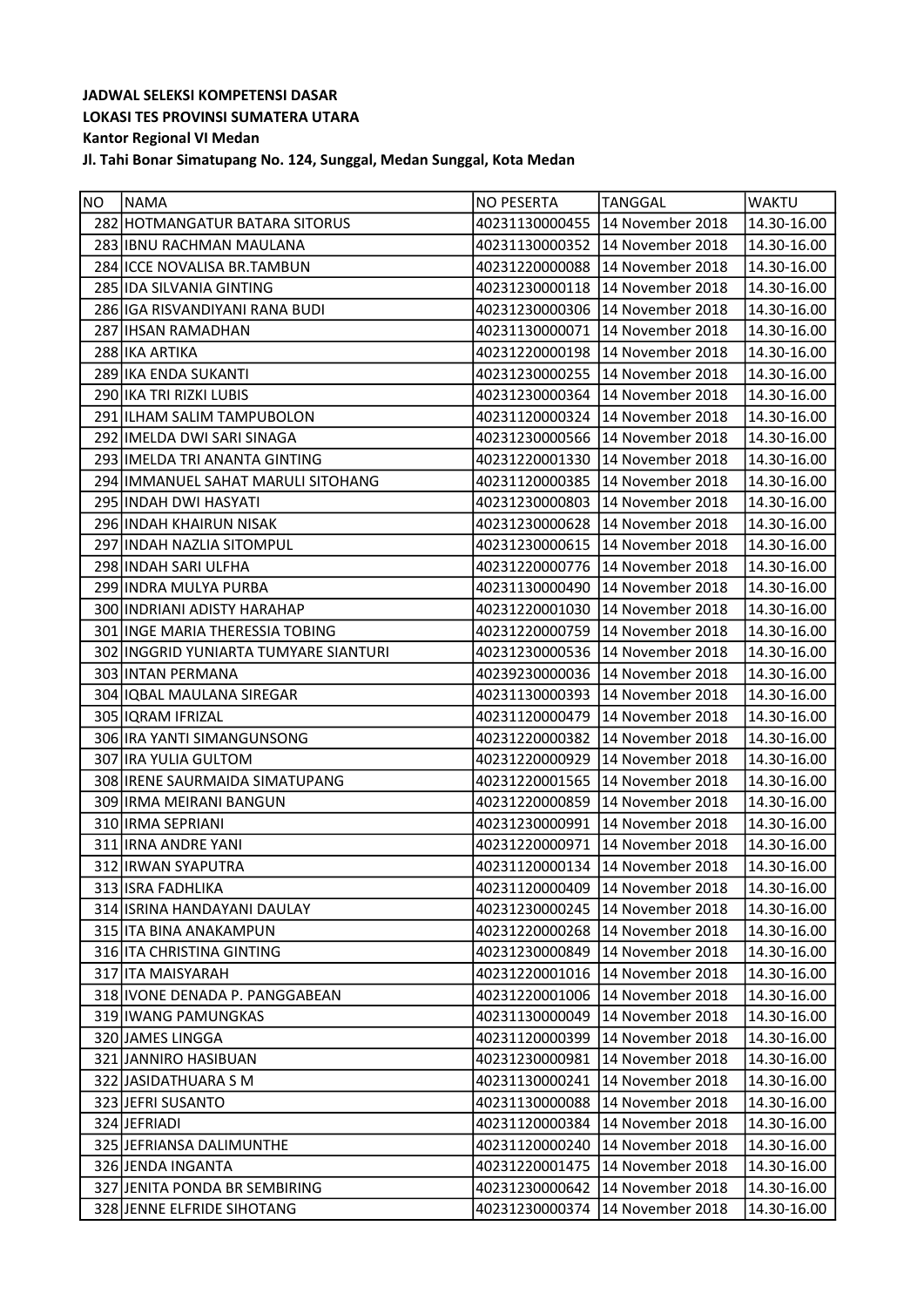| NO. | <b>NAMA</b>                        | <b>NO PESERTA</b> | TANGGAL                         | <b>WAKTU</b> |
|-----|------------------------------------|-------------------|---------------------------------|--------------|
|     | 329 JENNY FARIDAYANI MANULLANG     | 40231220000943    | 14 November 2018                | 14.30-16.00  |
|     | 330 JESAYA FEBRIAN SIMATUPANG      | 40231120000450    | 14 November 2018                | 14.30-16.00  |
|     | 331 JESSICA EVA RIANA              | 40231230000942    | 14 November 2018                | 14.30-16.00  |
|     | 332 JESTINA FLORA SIMANGUNSONG     | 40231230000197    | 14 November 2018                | 14.30-16.00  |
|     | 333 JHON ANGEL BARUS               | 40231130000109    | 14 November 2018                | 14.30-16.00  |
|     | 334 JHON PERIS SIMANJUNTAK         | 40231130000236    | 14 November 2018                | 14.30-16.00  |
|     | 335 JHON ROY PADANG                | 40231130000271    | 14 November 2018                | 14.30-16.00  |
|     | 336 JOHAN PRIA PRATAMA             | 40231130000173    | 14 November 2018                | 14.30-16.00  |
|     | 337 JOKO SUTRISNO                  | 40231130000108    | 14 November 2018                | 14.30-16.00  |
|     | 338 JONI FRANSSISCUS MALAU         | 40231130000192    | 14 November 2018                | 14.30-16.00  |
|     | 339 JUAN PRANATA PURBA             | 40231120000483    | 14 November 2018                | 14.30-16.00  |
|     | 340 JULIA RETHA MANULLANG          | 40231230000028    | 14 November 2018                | 14.30-16.00  |
|     | 341 JULIA SITI SUNDARI             | 40231220000583    | 14 November 2018                | 14.30-16.00  |
|     | 342 JULIANES CAESAR SIREGAR        |                   | 40231120000492 14 November 2018 | 14.30-16.00  |
|     | 343 JULY DWIJAYANTI DAELI          | 40231220000917    | 14 November 2018                | 14.30-16.00  |
|     | 344 JUNI MARIANA HUTAGAOL          | 40231220001078    | 14 November 2018                | 14.30-16.00  |
|     | 345 JUNITA EIRENE ZENDRATO         | 40231220000707    | 14 November 2018                | 14.30-16.00  |
|     | 346 JUPRI LUMBANTORUAN             | 40231130000417    | 14 November 2018                | 14.30-16.00  |
|     | 347 KARINA IRGINTIA SIREGAR        | 40231220001363    | 14 November 2018                | 14.30-16.00  |
|     | 348 KAROLINA BUTARBUTAR            | 40231220000491    | 14 November 2018                | 14.30-16.00  |
|     | 349 KAROLINA SINULINGGA            | 40231220000807    | 14 November 2018                | 14.30-16.00  |
|     | 350 KARONA JADIAMAN SINAGA         | 40239130000024    | 14 November 2018                | 14.30-16.00  |
|     | 351 KARUNIA ARI LESTARI            | 40231220000993    | 14 November 2018                | 14.30-16.00  |
|     | 352 KHAIRANI BALQIS                |                   | 40231220001282 14 November 2018 | 14.30-16.00  |
|     | 353 KHAIRANI SIREGAR               | 40231220001571    | 14 November 2018                | 14.30-16.00  |
|     | 354 KHAIRIL AMTIKA                 | 40231120000207    | 14 November 2018                | 14.30-16.00  |
|     | 355 KHAIRINNISA                    | 40231230000848    | 14 November 2018                | 14.30-16.00  |
|     | 356 KHAIRUN NISA                   | 40231220000669    | 14 November 2018                | 14.30-16.00  |
|     | 357 KHAIRUNNISA                    | 40231230000545    | 14 November 2018                | 14.30-16.00  |
|     | 358 KHOIRUNNISA                    | 40231220000403    | 14 November 2018                | 14.30-16.00  |
|     | 359 KISTIA SHANDORA                |                   | 40231220001279 14 November 2018 | 14.30-16.00  |
|     | 360 KRISTY RUGUN SARI MARPAUNG     |                   | 40231220001161 14 November 2018 | 14.30-16.00  |
|     | 361 LAILA AFRIANI PURBA            | 40231230000280    | 14 November 2018                | 14.30-16.00  |
|     | 362 LAILA ISRALITA.R               | 40231220000726    | 14 November 2018                | 14.30-16.00  |
|     | 363 LAMTIUR SAPUTRI PASARIBU       | 40231220001548    | 14 November 2018                | 14.30-16.00  |
|     | 364 LANNY BUDIARTHA LUBIS          | 40231230000815    | 14 November 2018                | 14.30-16.00  |
|     | 365 LAORA SINAGA                   | 40231230000152    | 14 November 2018                | 14.30-16.00  |
|     | 366 LARASATI CHAIRINA              | 40231230000288    | 14 November 2018                | 14.30-16.00  |
|     | 367 LASMAWATI PAKPAHAN             | 40231230000794    | 14 November 2018                | 14.30-16.00  |
|     | 368 LENI MARLINA                   | 40231220000849    | 14 November 2018                | 14.30-16.00  |
|     | 369 LEO                            | 40231120000494    | 14 November 2018                | 14.30-16.00  |
|     | 370 LEONARDA FILISIA BR NAINGGOLAN | 40231220000965    | 14 November 2018                | 14.30-16.00  |
|     | 371 LEONARDO HAREFA                | 40231120000174    | 14 November 2018                | 14.30-16.00  |
|     | 372 LESRINDAWATI SITINJAK          | 40231230000974    | 14 November 2018                | 14.30-16.00  |
|     | 373 LIA SAFITRI HASIBUAN           | 40231220000037    | 14 November 2018                | 14.30-16.00  |
|     | 374 LIDIA MONIKA SIMANUNGKALIT     | 40231220001145    | 14 November 2018                | 14.30-16.00  |
|     | 375 LILIS ATIKA MANURUNG           | 40231230000807    | 14 November 2018                | 14.30-16.00  |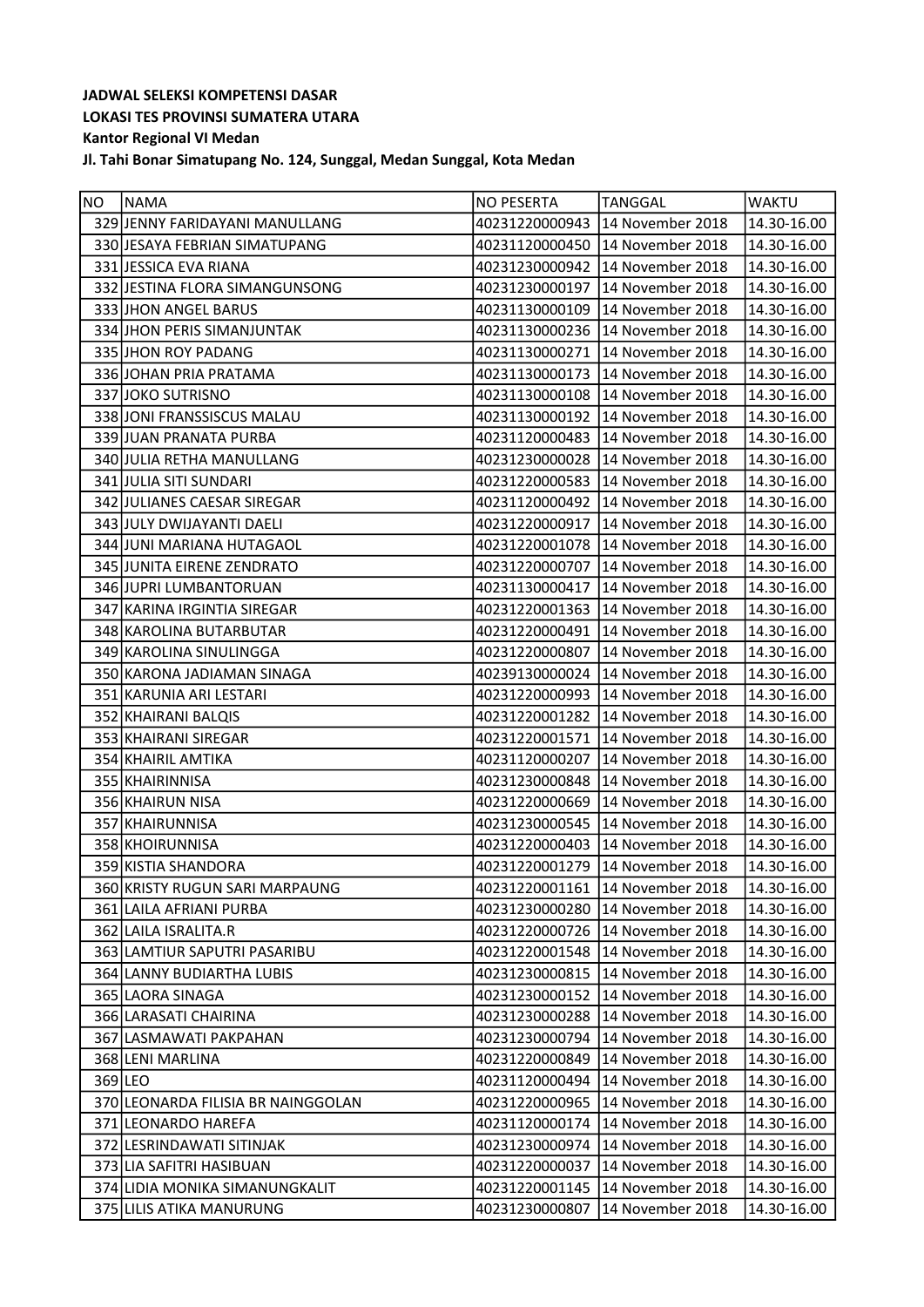| NO. | <b>NAMA</b>                       | <b>NO PESERTA</b> | <b>TANGGAL</b>                  | <b>WAKTU</b> |
|-----|-----------------------------------|-------------------|---------------------------------|--------------|
|     | 376 LILIS NAWATI LUSI SIBORO      | 40231220000200    | 14 November 2018                | 14.30-16.00  |
|     | 377 LILY HAIRANY                  |                   | 40231220000344 14 November 2018 | 14.30-16.00  |
|     | 378 LINDAWATI                     | 40231220000988    | 14 November 2018                | 14.30-16.00  |
|     | 379 LINDUANI TAMBA                | 40231220000979    | 14 November 2018                | 14.30-16.00  |
|     | 380 LIPTASIKA LUMBAN GAOL         | 40231220000479    | 14 November 2018                | 14.30-16.00  |
|     | 381 LISTICIA BRIGITA SINAGA       | 40231230000572    | 14 November 2018                | 14.30-16.00  |
|     | 382 LITA ROULI SITOHANG           | 40231220000803    | 14 November 2018                | 14.30-16.00  |
|     | 383 LIYA ASNITA SARI NASUTION     |                   | 40231230000904 14 November 2018 | 14.30-16.00  |
|     | 384 LOLA ANGELA                   | 40231230000294    | 14 November 2018                | 14.30-16.00  |
|     | 385 LOREN LUMBAN RAJA             | 40231230000734    | 14 November 2018                | 14.30-16.00  |
|     | 386 LUKNAH UYUNI                  | 40231220000324    | 14 November 2018                | 14.30-16.00  |
|     | 387 M AGUS SALIM                  | 40231130000036    | 14 November 2018                | 14.30-16.00  |
|     | 388 M RIZKI PUTRA                 | 40231120000108    | 14 November 2018                | 14.30-16.00  |
|     | 389 M YANUAR                      | 40231120000192    | 14 November 2018                | 14.30-16.00  |
|     | 390 M. FACHRI                     | 40231120000042    | 14 November 2018                | 14.30-16.00  |
|     | 391 M.HD. ANNAS QASSARO           | 40231120000262    | 14 November 2018                | 14.30-16.00  |
|     | 392 MAGDALENA SAMOSIR             | 40231230000072    | 14 November 2018                | 14.30-16.00  |
|     | 393 MAGHFIRA NAMORA SIREGAR       | 40231220001188    | 14 November 2018                | 14.30-16.00  |
|     | 394 MAHDALENA                     | 40231230000673    | 14 November 2018                | 14.30-16.00  |
|     | 395 MAHDALENA LUBIS               | 40231230000166    | 14 November 2018                | 14.30-16.00  |
|     | 396 MAHRANI BULKIS                | 40231230000116    | 14 November 2018                | 14.30-16.00  |
|     | 397 MARIA CHRISTINE SIAHAAN       | 40231220000892    | 14 November 2018                | 14.30-16.00  |
|     | 398 MARIA MAGDALENA OMPUSUNGGU    | 40231230000537    | 14 November 2018                | 14.30-16.00  |
|     | 399 MARIA NAIBAHO                 | 40231220001035    | 14 November 2018                | 14.30-16.00  |
|     | 400 MARIA NATHALYA CHRISTIANY     | 40231220001057    | 14 November 2018                | 14.30-16.00  |
|     | 401 MARIA THERESIA TARIGAN        | 40231220000400    | 14 November 2018                | 14.30-16.00  |
|     | 402 MARIANA NADEAK                | 40231230000861    | 14 November 2018                | 14.30-16.00  |
|     | 403 MARISA MAYA M. SIHOMBING      | 40231230000556    | 14 November 2018                | 14.30-16.00  |
|     | 404 MARNI SYOFRIYANI              | 40231230000622    | 14 November 2018                | 14.30-16.00  |
|     | 405 MARTA SITOHANG                | 40231220000219    | 14 November 2018                | 14.30-16.00  |
|     | 406 MASYITAH                      |                   | 40231230000052 14 November 2018 | 14.30-16.00  |
|     | 407 MAYA DWI KARTIKA              |                   | 40231220001099 14 November 2018 | 14.30-16.00  |
|     | 408   MAYA INDRIANI SAHPUTRI      | 40231220001201    | 14 November 2018                | 14.30-16.00  |
|     | 409 MAYA SYAHLINA                 | 40231230000183    | 14 November 2018                | 14.30-16.00  |
|     | 410 MAYANI                        | 40231220000942    | 14 November 2018                | 14.30-16.00  |
|     | 411 MEILINA SITUNGKIR             | 40231230000446    | 14 November 2018                | 14.30-16.00  |
|     | 412 MEKHA RISA PUTRI AULIA        | 40231230000772    | 14 November 2018                | 14.30-16.00  |
|     | 413 MEKKAH SYAFRIN                | 40231230000398    | 14 November 2018                | 14.30-16.00  |
|     | 414 MELANI OLYVIA                 | 40231220000632    | 14 November 2018                | 14.30-16.00  |
|     | 415 MELISA BUTAR BUTAR            | 40231220000633    | 14 November 2018                | 14.30-16.00  |
|     | 416 MELISA KRISTIN OCTAVIANI LASE | 40231220000462    | 14 November 2018                | 14.30-16.00  |
|     | 417 MELLY NATASHA                 | 40231220000515    | 14 November 2018                | 14.30-16.00  |
|     | 418 MELVA FITRYANI SITINJAK       | 40231220000063    | 14 November 2018                | 14.30-16.00  |
|     | 419 MENTARI TRIE AMALIA           | 40231220001432    | 14 November 2018                | 14.30-16.00  |
|     | 420 MERLY HADISTI                 | 40231220000908    | 14 November 2018                | 14.30-16.00  |
|     | 421 MEUTHIA CANCERILLA SHARIEF    | 40231230000085    | 14 November 2018                | 14.30-16.00  |
|     | 422 MHD ARIF RAIHAN LUBIS         | 40231120000184    | 14 November 2018                | 14.30-16.00  |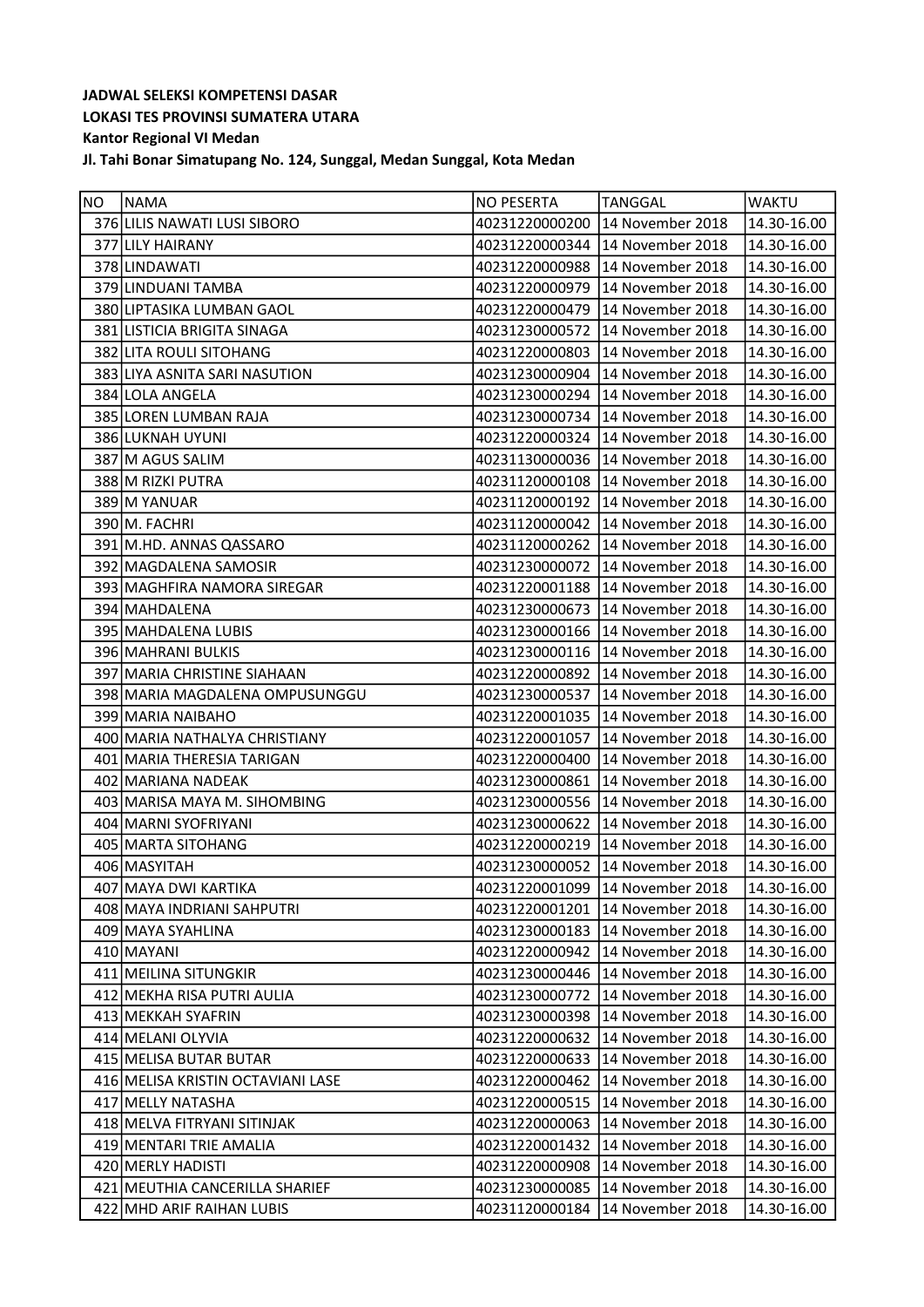| <b>NO</b> | NAMA                                 | NO PESERTA     | <b>TANGGAL</b>                  | <b>WAKTU</b> |
|-----------|--------------------------------------|----------------|---------------------------------|--------------|
|           | 423 MHD AULIA DWI RIANTO             |                | 40231120000412 14 November 2018 | 14.30-16.00  |
|           | 424 MHD FACHRURROZI POHAN            | 40239130000010 | 14 November 2018                | 14.30-16.00  |
|           | 425 MHD FAQIH                        | 40231130000103 | 14 November 2018                | 14.30-16.00  |
|           | 426 MHD ZULKIFLI HASIBUAN SE         |                | 40231130000346 14 November 2018 | 14.30-16.00  |
|           | 427 MHD.NURUL IKHWAN                 | 40231120000227 | 14 November 2018                | 14.30-16.00  |
|           | 428 MILAWATI BR GINTING              | 40231230000145 | 14 November 2018                | 14.30-16.00  |
|           | 429 MILSA AUDINA NASUTION            |                | 40231220000197 14 November 2018 | 14.30-16.00  |
|           | 430 MINARTI SURI KARTINI             | 40231220001406 | 14 November 2018                | 14.30-16.00  |
|           | 431 MINORA                           | 40231120000126 | 14 November 2018                | 14.30-16.00  |
|           | 432 MOCHAMMAD ADJI PRAYOGA           | 40231120000322 | 14 November 2018                | 14.30-16.00  |
|           | 433 MOHD IQBAL                       | 40231130000495 | 14 November 2018                | 14.30-16.00  |
|           | 434 MOLINA CHRISTINA BR SITORUS      | 40231220001392 | 14 November 2018                | 14.30-16.00  |
|           | 435 MONIKHA EGINTHA BR GINTING       |                | 40231220001514 14 November 2018 | 14.30-16.00  |
|           | 436 MOY SULASTRI MARINI SIANTURI     | 40231220001499 | 14 November 2018                | 14.30-16.00  |
|           | 437 MUHAMMAD ALI AKBAR SIREGAR       | 40231130000358 | 14 November 2018                | 14.30-16.00  |
|           | 438 MUHAMMAD ARFAH                   | 40231130000445 | 14 November 2018                | 14.30-16.00  |
|           | 439 MUHAMMAD FACHRY ADHEMI           | 40231120000082 | 14 November 2018                | 14.30-16.00  |
|           | 440 MUHAMMAD FEBRIANSYAH             | 40231130000148 | 14 November 2018                | 14.30-16.00  |
|           | 441 MUHAMMAD IKRAR                   | 40231130000328 | 14 November 2018                | 14.30-16.00  |
|           | 442 MUHAMMAD KHAIRIL                 |                | 40231120000292 14 November 2018 | 14.30-16.00  |
|           | 443 MUHAMMAD REZA ANANTA             | 40231130000343 | 14 November 2018                | 14.30-16.00  |
|           | 444 MUHAMMAD RIZAL ISRAH             | 40231130000293 | 14 November 2018                | 14.30-16.00  |
|           | 445 MUHAMMAD RIZKI ICHWAN            | 40231130000136 | 14 November 2018                | 14.30-16.00  |
|           | 446 MUHAMMAD SALEH NASUTION          | 40231130000406 | 14 November 2018                | 14.30-16.00  |
|           | 447 MUHAMMAD SOPIAN LUBIS            | 40231130000270 | 14 November 2018                | 14.30-16.00  |
|           | 448 MUHAMMAD TRI WIDODO              | 40231120000236 | 14 November 2018                | 14.30-16.00  |
|           | 449 MULYASARI                        | 40231220000779 | 14 November 2018                | 14.30-16.00  |
|           | 450 MUNIFAH ANUGERAH                 | 40231220001379 | 14 November 2018                | 14.30-16.00  |
|           | 451 MUSTIKA RANI                     | 40231230000258 | 14 November 2018                | 14.30-16.00  |
|           | 452 MUTIA CHAIRANI                   |                | 40231220000571 14 November 2018 | 14.30-16.00  |
|           | 453 MUTIA HAPSARI                    |                | 40231220000146 14 November 2018 | 14.30-16.00  |
|           | 454 MUTIA OCTA MEGA                  |                | 40231220000788 14 November 2018 | 14.30-16.00  |
|           | 455 MUTIA SARI                       | 40231230000693 | 14 November 2018                | 14.30-16.00  |
|           | 456 MUTIARA SARI SITORUS             | 40231230000923 | 14 November 2018                | 14.30-16.00  |
|           | 457 NABAWI PUTRI M.NASUTION          | 40231220000680 | 14 November 2018                | 14.30-16.00  |
|           | 458 NABILA CHAIRIN                   | 40231220001200 | 14 November 2018                | 14.30-16.00  |
|           | 459 NADYA WIANDHITA EFFENDI          | 40231220001473 | 14 November 2018                | 14.30-16.00  |
|           | 460 NAEK ALFREDO SITUNGKIR           | 40231130000204 | 14 November 2018                | 14.30-16.00  |
|           | 461 NAJAH APRILIA DARY               | 40231220001441 | 14 November 2018                | 14.30-16.00  |
|           | 462 NAMPATI KITA SURBAKTI            | 40231120000063 | 14 November 2018                | 14.30-16.00  |
|           | 463 NANDA EFFRATA SITANGGANG         | 40231120000320 | 14 November 2018                | 14.30-16.00  |
|           | 464 NANDA HIKMATU MAULIDA PANE       | 40231220000698 | 14 November 2018                | 14.30-16.00  |
|           | 465 NANDA IKA PRATIWI                | 40231220000230 | 14 November 2018                | 14.30-16.00  |
|           | 466 NANDA PUTRI FEBRIANTI BR GINTING | 40231230000186 | 14 November 2018                | 14.30-16.00  |
|           | 467 NAOMI OKTALIA CAROLINE MARBUN    | 40231230000492 | 14 November 2018                | 14.30-16.00  |
|           | 468 NATALIA BONITA                   | 40231220001262 | 14 November 2018                | 14.30-16.00  |
|           | 469 NATALIA SINAGA                   | 40231220000685 | 14 November 2018                | 14.30-16.00  |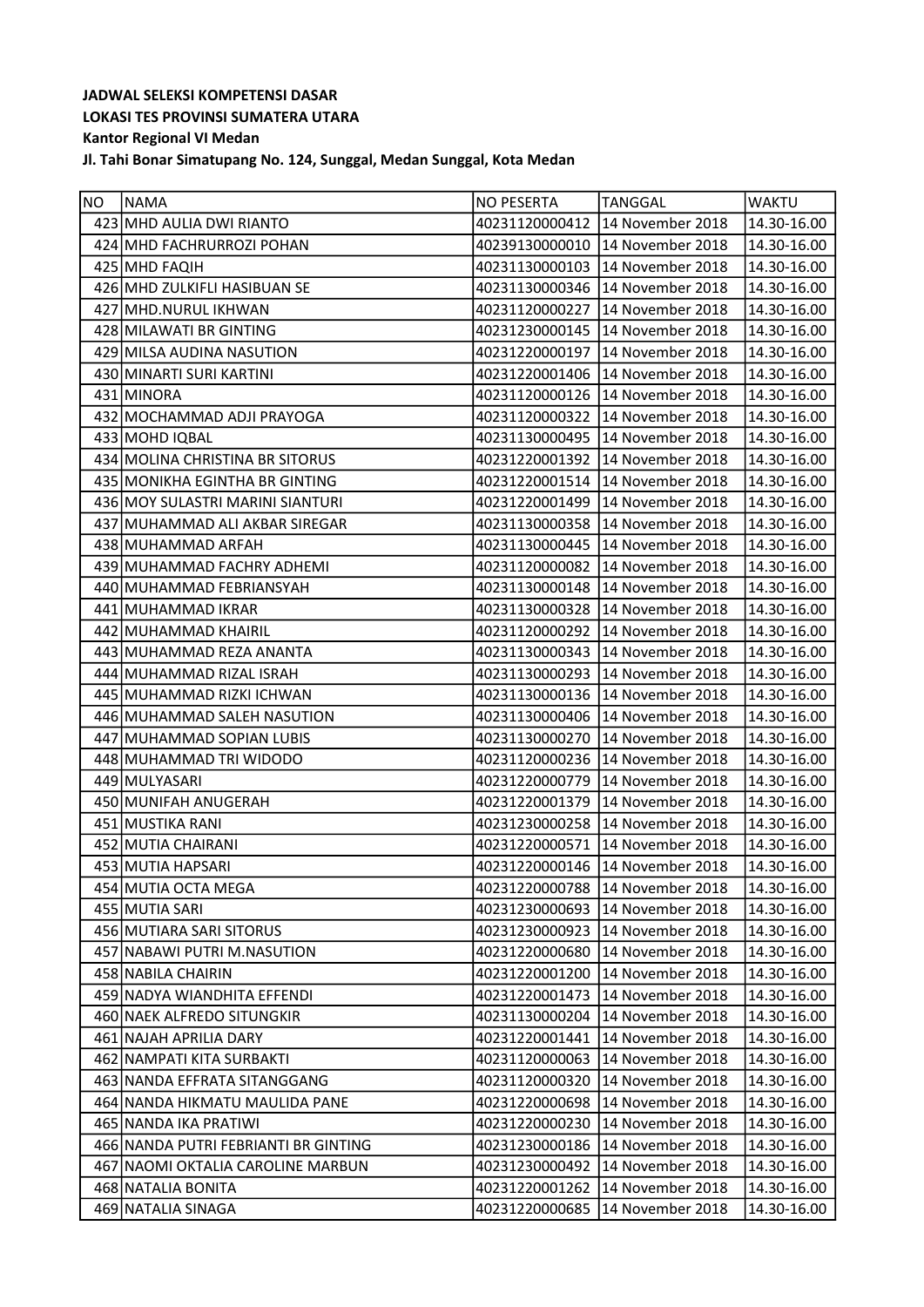| <b>NO</b> | NAMA                           | <b>NO PESERTA</b> | <b>TANGGAL</b>                  | <b>WAKTU</b>    |
|-----------|--------------------------------|-------------------|---------------------------------|-----------------|
|           | 470 NAZRINA RAHMADHANI         | 40231220001506    | 14 November 2018                | 14.30-16.00     |
|           | 471 NELLY SAPUTRI MANALU       | 40231230000554    | 14 November 2018                | 14.30-16.00     |
|           | 472 NENNI LESTARI BR SURBAKTI  | 40231230000951    | 14 November 2018                | 14.30-16.00     |
|           | 473 NERY APRILIANI             | 40231220000217    | 14 November 2018                | 14.30-16.00     |
|           | 474 NETTY SAMOSIR              | 40231230000380    | 14 November 2018                | 14.30-16.00     |
|           | 475 NI MADE AYU APTI ISMAYURI  | 40231220001263    | 14 November 2018                | 14.30-16.00     |
|           | 476 NINDYA CAESY AIDITA        | 40231230000860    | 14 November 2018                | 14.30-16.00     |
|           | 477 NIRFAN NURIANSYAH          | 40231120000067    | 14 November 2018                | 14.30-16.00     |
|           | 478 NOVA SARTIKA OMPUSUNGGU    | 40231230000489    | 14 November 2018                | 14.30-16.00     |
|           | 479 NOVANI FRISENSIA MARIA     | 40231230000438    | 14 November 2018                | 14.30-16.00     |
|           | 480 NOVI LUKMAN                | 40231220000139    | 14 November 2018                | 14.30-16.00     |
|           | 481 NOVI YANTI SIHOTANG        | 40231220001309    | 14 November 2018                | 14.30-16.00     |
|           | 482 NOVIANTY SITORUS           | 40231220000575    | 14 November 2018                | 14.30-16.00     |
|           | 483 NOVITA SARI PURBA          | 40231220000990    | 14 November 2018                | 14.30-16.00     |
|           | 484 NOVITASARI BR SITUMORANG   | 40231230000709    | 14 November 2018                | 14.30-16.00     |
|           | 485 NUL HAKIM                  | 40231120000289    | 14 November 2018                | 14.30-16.00     |
|           | 486 NUR AFIFAH                 | 40231230000484    | 14 November 2018                | 14.30-16.00     |
|           | 487 NUR ASHRA TAIBAH           | 40231220001059    | 14 November 2018                | 14.30-16.00     |
|           | 488 NUR KHADIJAH               | 40231220001485    | 14 November 2018                | 14.30-16.00     |
|           | 489 NURHUJAIMA                 | 40231230000529    | 14 November 2018                | 14.30-16.00     |
|           | 490 NURINDAH RITONGA           | 40231230000203    | 14 November 2018                | 14.30-16.00     |
|           | 491 NURLAILI                   | 40231220001061    | 14 November 2018                | 14.30-16.00     |
|           | 492 NURLELA                    | 40231220000997    | 14 November 2018                | 14.30-16.00     |
|           | 493 NURSA ADAH SYAM SIPAHUTAR  | 40231230000748    | 14 November 2018                | 14.30-16.00     |
|           | 494 NURUL AFRIDA HANUM         | 40231230000780    | 14 November 2018                | 14.30-16.00     |
|           | 495 NURUL AULIA PUTRI          | 40231220001186    | 14 November 2018                | 14.30-16.00     |
|           | 496 NURUL FADILAH RAMADHANI    | 40239230000066    | 14 November 2018                | 14.30-16.00     |
|           | 497 OKTALINA PANGARIBUAN       | 40231220000590    | 14 November 2018                | 14.30-16.00     |
|           | 498 OLA THERESIA TARIGAN       | 40231230000337    | 14 November 2018                | 14.30-16.00     |
|           | 499 ONI FARIDA OMPUSUNGGU      |                   | 40231220000785 14 November 2018 | 14.30-16.00     |
|           | 500 PANDJI PRATAMA             |                   | 40231120000203 14 November 2018 | 14.30-16.00     |
|           | 501 PANTUN PANGARIBUAN         |                   | 40231130000167 14 November 2018 | $14.30 - 16.00$ |
|           | 502 PARASIAN HAMONANGAN SINAGA | 40231130000480    | 14 November 2018                | 14.30-16.00     |
|           | 503 PASTA DELIMA               | 40231230000495    | 14 November 2018                | 14.30-16.00     |
|           | 504 PENANSIUS SITEPU           | 40231120000476    | 14 November 2018                | 14.30-16.00     |
|           | 505 PINONDANG HUTABARAT        | 40231130000135    | 14 November 2018                | 14.30-16.00     |
|           | 506 POLTAK APRIANTO PARDEDE    | 40231130000425    | 14 November 2018                | 14.30-16.00     |
|           | 507 PONIRAH                    | 40231220000687    | 14 November 2018                | 14.30-16.00     |
|           | 508 POSWAHYU F. HUTASOIT       | 40231120000553    | 14 November 2018                | 14.30-16.00     |
|           | 509 PRATIWI INDAH LESTARI      | 40231230000792    | 14 November 2018                | 14.30-16.00     |
|           | 510 PRATIWI KARTIKA            | 40231230000099    | 14 November 2018                | 14.30-16.00     |
|           | 511 PRAWATY WULANDARI          | 40231230000869    | 14 November 2018                | 14.30-16.00     |
|           | 512 PRETTI PRISKA ANASTASIA S  | 40231220000810    | 14 November 2018                | 14.30-16.00     |
|           | 513 PRIANDANI                  | 40231130000239    | 14 November 2018                | 14.30-16.00     |
|           | 514 PUSPITA SYAPITRI DAMANIK   | 40231220000813    | 14 November 2018                | 14.30-16.00     |
|           | 515 PUSPITA WINDAMISA          | 40231220001154    | 14 November 2018                | 14.30-16.00     |
|           | 516 PUTRA SAMUEL JESE          | 40231130000200    | 14 November 2018                | 14.30-16.00     |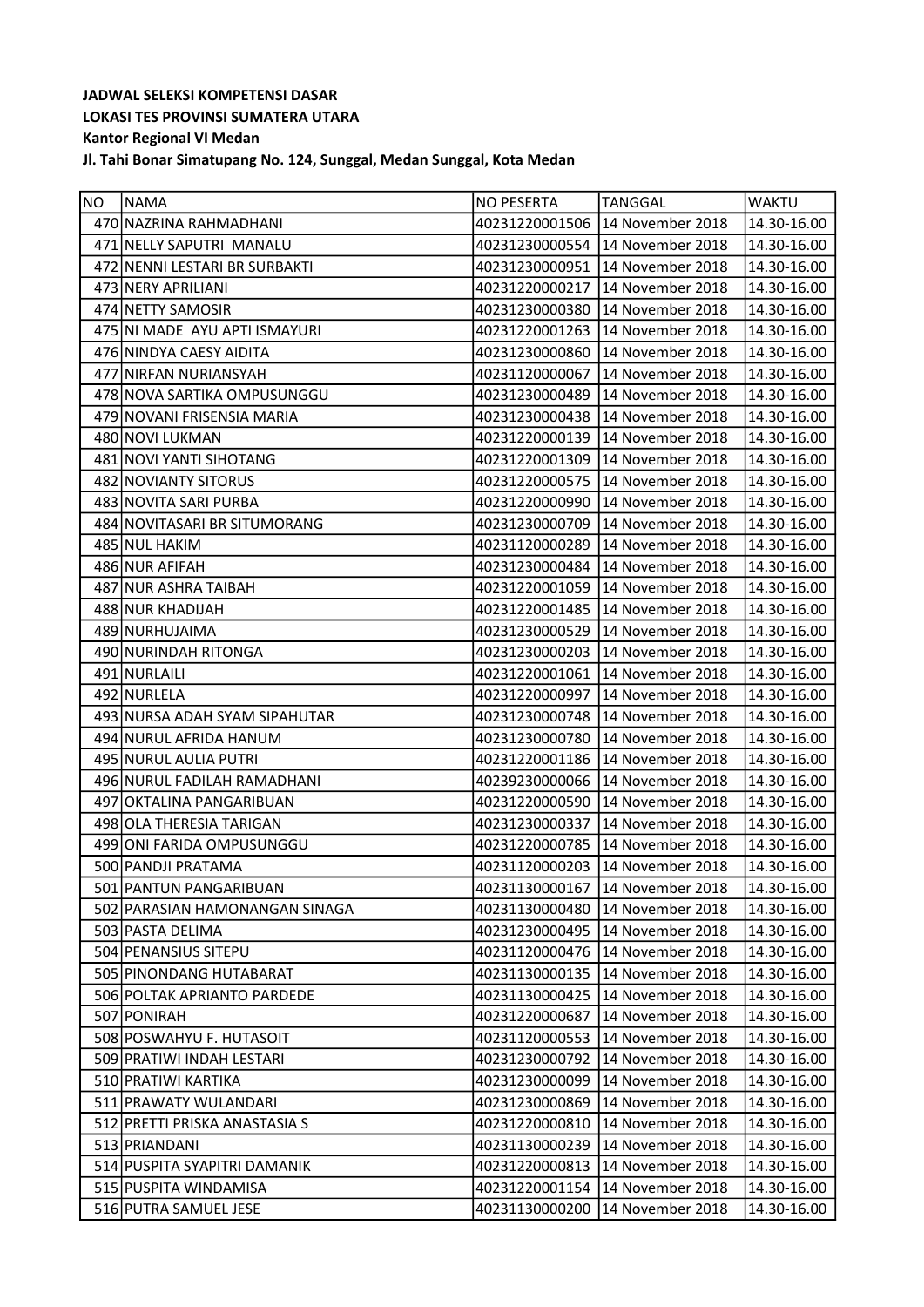| NO | NAMA                             | <b>NO PESERTA</b> | <b>TANGGAL</b>                    | <b>WAKTU</b>           |
|----|----------------------------------|-------------------|-----------------------------------|------------------------|
|    | 517 PUTRI ANDES SEPTILINA S      | 40231220000851    | 14 November 2018                  | 14.30-16.00            |
|    | 518 PUTRI ANDRAINI HARAHAP       | 40231230000980    | 14 November 2018                  | 14.30-16.00            |
|    | 519 PUTRI FADILLA                | 40231230000289    | 14 November 2018                  | 14.30-16.00            |
|    | 520 PUTRI GUSTARI                | 40231230000971    | 14 November 2018                  | 14.30-16.00            |
|    | 521 PUTRI HANDAYANI MUSTAFA      | 40231220001387    | 14 November 2018                  | 14.30-16.00            |
|    | 522 PUTRI MAYA SARI SIHALOHO     | 40231220000386    | 14 November 2018                  | 14.30-16.00            |
|    | 523 PUTRI NOVA SIHOTANG          | 40231220000966    | 14 November 2018                  | 14.30-16.00            |
|    | 524 PUTRI NOVINDA                | 40231220001301    | 14 November 2018                  | 14.30-16.00            |
|    | 525 PUTRI PUSPA DEWI             | 40231220001051    | 14 November 2018                  | 14.30-16.00            |
|    | 526 R MUHAMMAD WAHIDIN KUNTARA   | 40231120000365    | 14 November 2018                  | 14.30-16.00            |
|    | 527 RABI`AH IRWANTO              | 40231220000845    | 14 November 2018                  | 14.30-16.00            |
|    | 528 RAFIKA HERMAN                | 40231220000044    | 14 November 2018                  | 14.30-16.00            |
|    | 529 RAHMA NINDA                  | 40231220000081    | 14 November 2018                  | 14.30-16.00            |
|    | 530 RAHMA WIDYASTI BR SIREGAR    | 40231230000362    | 14 November 2018                  | 14.30-16.00            |
|    | 531 RAHMAD RIGA SUHENDRI         | 40231120000380    | 14 November 2018                  | 14.30-16.00            |
|    | 532 RAHMAD FATHONI               | 40231120000272    | 14 November 2018                  | 14.30-16.00            |
|    | 533 RAHMADHANI                   | 40231220001512    | 14 November 2018                  | 14.30-16.00            |
|    | 534 RAHMAT HIDAYAT               | 40231120000151    | 14 November 2018                  | 14.30-16.00            |
|    | 535 RAHMI BAYYINAH               | 40231220000758    | 14 November 2018                  | 14.30-16.00            |
|    | 536 RAHMI OSHIANA SIREGAR        | 40231220000714    | 14 November 2018                  | 14.30-16.00            |
|    | 537 RAJA DAVID FERIANTO HARIANJA | 40231130000175    | 14 November 2018                  | 14.30-16.00            |
|    | 538 RAMA YULIANI SIREGAR         | 40231230000852    | 14 November 2018                  | 14.30-16.00            |
|    | 539 RANA FATHINAH ANANDA         | 40231230000993    | 14 November 2018                  | 14.30-16.00            |
|    | 540 RATIH KARMELA                |                   | 40231230000386   14 November 2018 | 14.30-16.00            |
|    | 541 RATNA JUWITA SIREGAR         | 40231230000607    | 14 November 2018                  | 14.30-16.00            |
|    | 542 RATNA MUTIARA HARAHAP        | 40231220001493    | 14 November 2018                  | 14.30-16.00            |
|    | 543 REBECA MARGARETTA            | 40231220000108    | 14 November 2018                  | 14.30-16.00            |
|    | 544 REFDI HALOMOAN PANGGABEAN    | 40231130000403    | 14 November 2018                  | 14.30-16.00            |
|    | 545 REINON ANDI                  | 40231130000497    | 14 November 2018                  | 14.30-16.00            |
|    | 546 RENI LESTARI GULTOM          |                   | 40231230000538 14 November 2018   | 14.30-16.00            |
|    | 547 RESI UTARI SIREGAR           |                   | 40231220000595 14 November 2018   | 14.30-16.00            |
|    | 548 RESTIA UTAMI                 |                   | 40231220001528 14 November 2018   | $\sqrt{14.30 - 16.00}$ |
|    | 549 REVITA YUSRI                 | 40231220001089    | 14 November 2018                  | 14.30-16.00            |
|    | 550 REXOFHESI TOGATOROP          | 40231130000360    | 14 November 2018                  | 14.30-16.00            |
|    | 551 REZA A PAHLEVI LUBIS         | 40231120000445    | 14 November 2018                  | 14.30-16.00            |
|    | 552 REZA ALFADHI                 | 40231120000466    | 14 November 2018                  | 14.30-16.00            |
|    | 553 REZA ERFIANDES               | 40231130000355    | 14 November 2018                  | 16.30-18.00            |
|    | 554 REZA FIRANDI                 | 40231120000489    | 14 November 2018                  | 16.30-18.00            |
|    | 555 REZKY ARDIANSYAH             | 40231130000100    | 14 November 2018                  | 16.30-18.00            |
|    | 556 RIA ARISKA SIREGAR           | 40231220001215    | 14 November 2018                  | 16.30-18.00            |
|    | 557 RIA ATMASARI PURBA           | 40231220001277    | 14 November 2018                  | 16.30-18.00            |
|    | 558 RIA OETARI MUHRI             | 40231220000142    | 14 November 2018                  | 16.30-18.00            |
|    | 559 RIBKA GLORIA                 | 40231230000882    | 14 November 2018                  | 16.30-18.00            |
|    | 560 RIDO WINSON SIREGAR          | 40231120000252    | 14 November 2018                  | 16.30-18.00            |
|    | 561 RIKA ADILLA                  | 40231220000322    | 14 November 2018                  | 16.30-18.00            |
|    | 562 RIKA PULTI                   | 40231230000082    | 14 November 2018                  | 16.30-18.00            |
|    | 563 RIMBUN SURYATI SIGALINGGING  | 40231220000804    | 14 November 2018                  | 16.30-18.00            |
|    |                                  |                   |                                   |                        |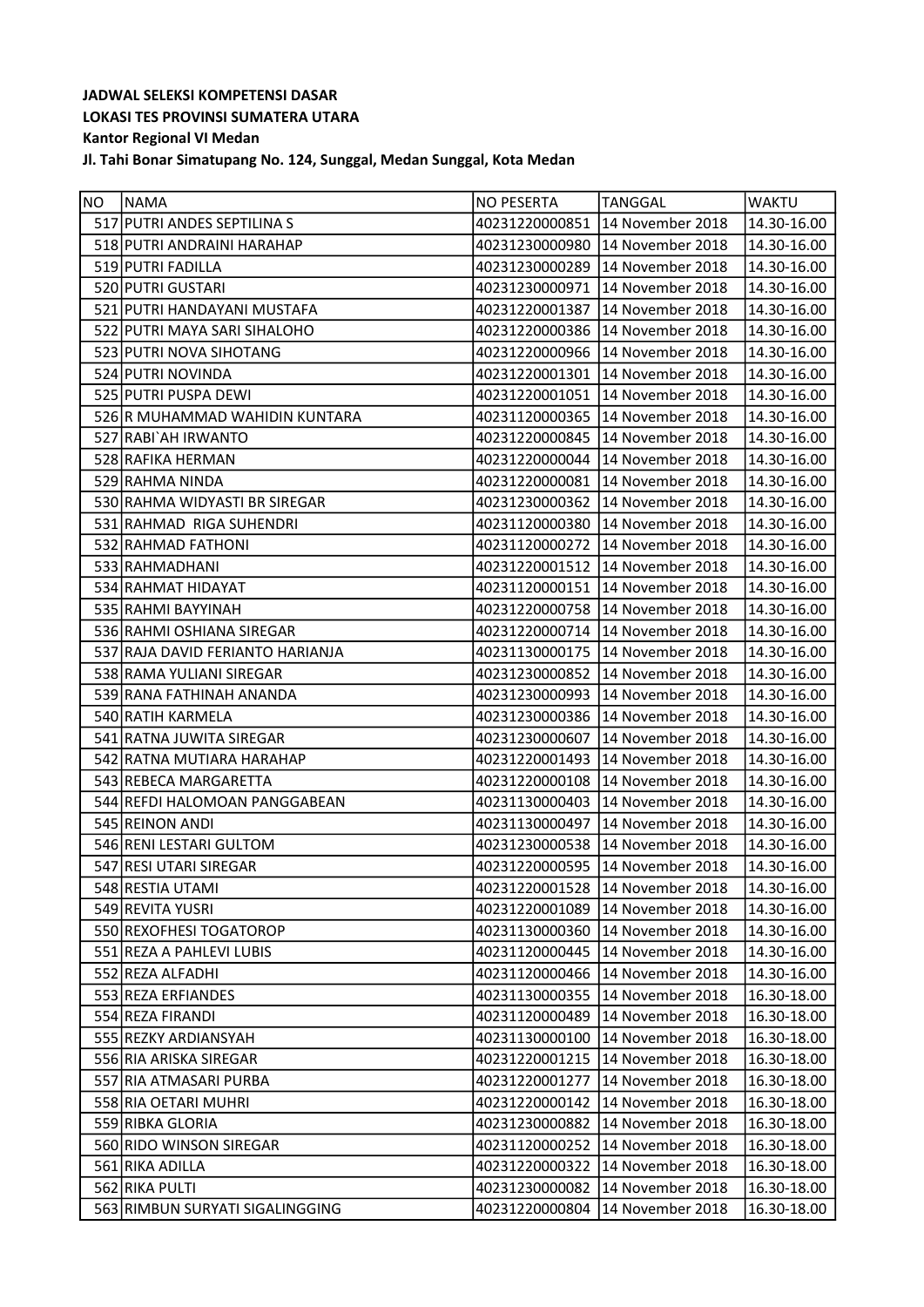| <b>NO</b> | <b>NAMA</b>                           | NO PESERTA     | TANGGAL                         | <b>WAKTU</b>           |
|-----------|---------------------------------------|----------------|---------------------------------|------------------------|
|           | 564 RINDA NOVINA                      |                | 40231220000566 14 November 2018 | 16.30-18.00            |
|           | 565 RISHA OKSASMITA                   | 40231220001410 | 14 November 2018                | 16.30-18.00            |
|           | 566 RISKI AGUSTIN                     | 40231230000126 | 14 November 2018                | 16.30-18.00            |
|           | 567 RISMA IRIANTY SINAGA              | 40231230000445 | 14 November 2018                | 16.30-18.00            |
|           | 568 RISSA ANITA MULIANTA SARAGIH      | 40231220000620 | 14 November 2018                | 16.30-18.00            |
|           | 569 RIWI DEVI YANTI SITUMEANG         | 40231230000221 | 14 November 2018                | 16.30-18.00            |
|           | 570 RIYANA HIDAYANI                   | 40231220000339 | 14 November 2018                | 16.30-18.00            |
|           | 571 RIZKA FAUZIAH                     | 40231220000896 | 14 November 2018                | 16.30-18.00            |
|           | 572 RIZKA NURFADILLA                  | 40231220001434 | 14 November 2018                | 16.30-18.00            |
|           | 573 RIZKA RUNANZIEL                   | 40231230000868 | 14 November 2018                | 16.30-18.00            |
|           | 574 RIZKI HAMDANI NASUTION            | 40231130000111 | 14 November 2018                | 16.30-18.00            |
|           | 575 RIZKI KHAIRIN NISA                |                | 40231220000485 14 November 2018 | 16.30-18.00            |
|           | 576 RIZKI MEUTIA                      | 40231220000411 | 14 November 2018                | 16.30-18.00            |
|           | 577 RIZKI WIDYA NINGSIH               |                | 40231220000082 14 November 2018 | 16.30-18.00            |
|           | 578 RIZKY ANANDA                      | 40231120000417 | 14 November 2018                | 16.30-18.00            |
|           | 579 RIZKY AYU SEKARINI                | 40231220000470 | 14 November 2018                | 16.30-18.00            |
|           | 580 RIZKY FADILAH                     | 40231220001460 | 14 November 2018                | 16.30-18.00            |
|           | 581 RIZKY TIS'A SAFITRI SINAGA        | 40231220000900 | 14 November 2018                | 16.30-18.00            |
|           | 582 ROIDA NAPITUPULU                  | 40231220000987 | 14 November 2018                | 16.30-18.00            |
|           | 583 RONI HERIANTO HARIANJA            | 40231130000351 | 14 November 2018                | 16.30-18.00            |
|           | 584 RONY SIMANJUNTAK, SE.             | 40231230000730 | 14 November 2018                | 16.30-18.00            |
|           | 585 ROPITA ELISABETH SIMANJUNTAK      | 40231220000424 | 14 November 2018                | 16.30-18.00            |
|           | 586 ROSARIO KEVIN SAGASIUS            | 40231130000481 | 14 November 2018                | 16.30-18.00            |
|           | 587 ROSLADIANA                        |                | 40231230000017 14 November 2018 | 16.30-18.00            |
|           | 588 ROTUA INDRI ELISABETH NABABAN, SE | 40231230000759 | 14 November 2018                | 16.30-18.00            |
|           | 589 RULLY ABDULLAH BATU BARA          | 40231120000177 | 14 November 2018                | 16.30-18.00            |
|           | 590 RUMBANY TAMPUBOLON                | 40231230000261 | 14 November 2018                | 16.30-18.00            |
|           | 591 RURYENDAH CATUR RETNO NINGTYAS    | 40231230000160 | 14 November 2018                | 16.30-18.00            |
|           | 592 RUSDIA RAJAGUKGUK                 | 40231230000886 | 14 November 2018                | 16.30-18.00            |
|           | 593 RUSMELIA                          |                | 40231220000002 14 November 2018 | 16.30-18.00            |
|           | 594 RUSTIKA PARDEDE                   |                | 40231220000185 14 November 2018 | 16.30-18.00            |
|           | 595 RUTH ELMARIA BR SITUMORANG        |                | 40231220000939 14 November 2018 | $\sqrt{16.30 - 18.00}$ |
|           | 596 RUTH YOSEPHA TAMBUNAN A.MD        | 40231220000883 | 14 November 2018                | 16.30-18.00            |
|           | 597 RYSKHA ARMAYNI LUBIS              | 40231230000713 | 14 November 2018                | 16.30-18.00            |
|           | 598 SABILLA                           | 40231130000043 | 14 November 2018                | 16.30-18.00            |
|           | 599 SABRINA AMRIL                     | 40231220000390 | 14 November 2018                | 16.30-18.00            |
|           | 600 SABRINA DWI ANGGREINI SITOHANG    | 40231220001259 | 14 November 2018                | 16.30-18.00            |
|           | 601 SAFINA ZUHRA                      | 40231220001264 | 14 November 2018                | 16.30-18.00            |
|           | 602 SAFRIANI PRATIWI                  | 40231220001509 | 14 November 2018                | 16.30-18.00            |
|           | 603 SAHALA RAJA PARSAORAN SINAGA      | 40231130000347 | 14 November 2018                | 16.30-18.00            |
|           | 604 SAHBAN SIMANGUNSONG               | 40231120000508 | 14 November 2018                | 16.30-18.00            |
|           | 605 SAHENA ULFIA                      | 40231220001454 | 14 November 2018                | 16.30-18.00            |
|           | 606 SALAWATI                          | 40231220000169 | 14 November 2018                | 16.30-18.00            |
|           | 607 SANTA ELISABETH BR PANGARIBUAN    | 40231220000151 | 14 November 2018                | 16.30-18.00            |
|           | 608 SANTA NOVA SARI PINEM             | 40231230000486 | 14 November 2018                | 16.30-18.00            |
|           | 609 SANTY OLIVIA SIHOMBING            | 40231220001507 | 14 November 2018                | 16.30-18.00            |
|           | 610 SARI SEKAR NINGSIH                | 40231230000313 | 14 November 2018                | 16.30-18.00            |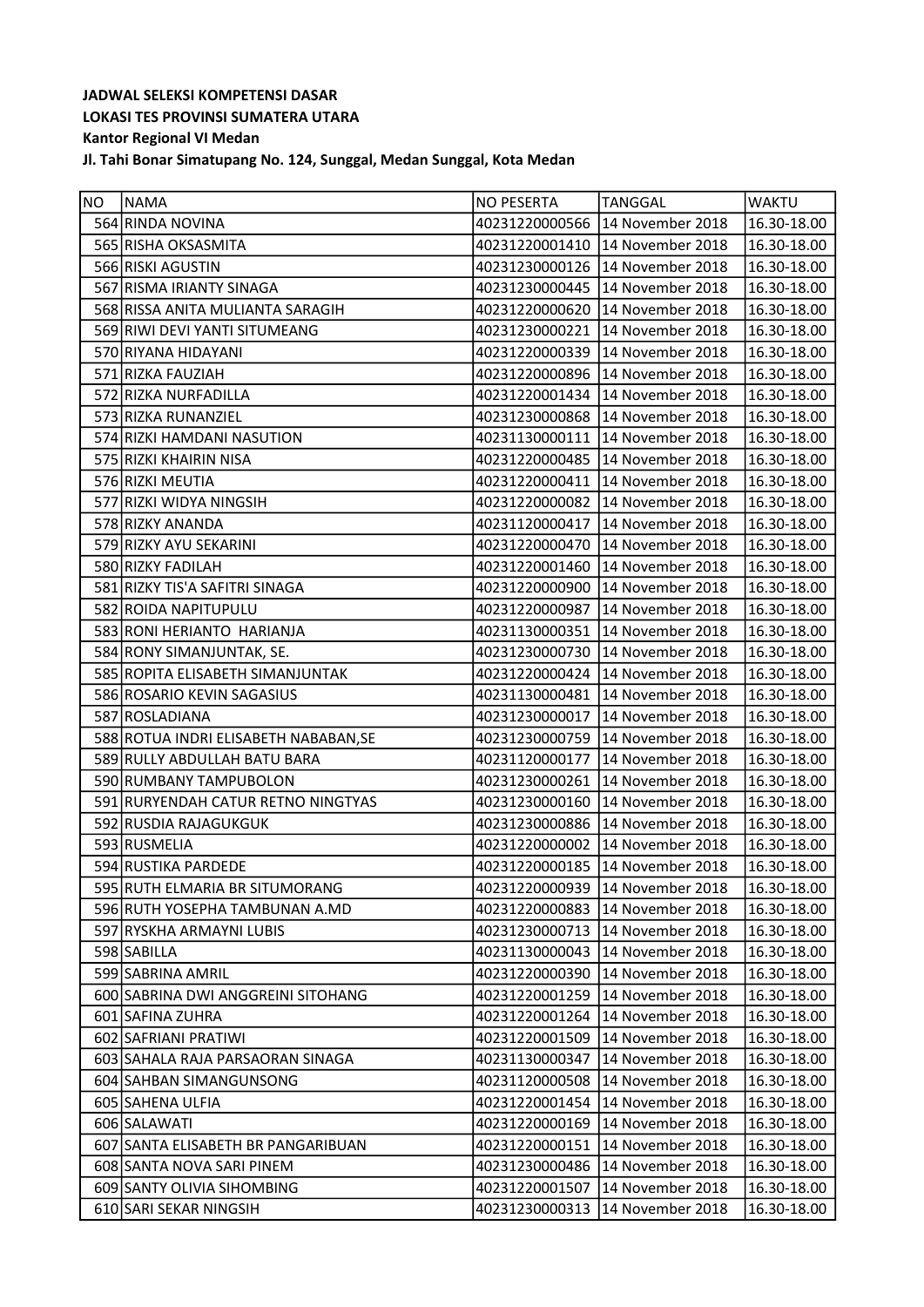| <b>NO</b> | <b>NAMA</b>                          | <b>NO PESERTA</b> | TANGGAL                         | <b>WAKTU</b> |
|-----------|--------------------------------------|-------------------|---------------------------------|--------------|
|           | 611 SARTIKA BR SIREGAR               | 40231230000875    | 14 November 2018                | 16.30-18.00  |
|           | 612 SELLY MONITA SIREGAR             | 40231230000574    | 14 November 2018                | 16.30-18.00  |
|           | 613 SENANG JANYO HUTABARAT           | 40231130000254    | 14 November 2018                | 16.30-18.00  |
|           | 614 SEPRIYANTI ANALIKA SARAGIH       | 40231230000994    | 14 November 2018                | 16.30-18.00  |
|           | 615 SEPTA IDOLANTA KETAREN           | 40231120000147    | 14 November 2018                | 16.30-18.00  |
|           | 616 SEPTI MARIA MANALU               | 40231220000973    | 14 November 2018                | 16.30-18.00  |
|           | 617 SEPTULUS DWI ANDRE HUTAPEA       | 40231120000266    | 14 November 2018                | 16.30-18.00  |
|           | 618 SERI RAHAYU LUBIS                |                   | 40231220001012 14 November 2018 | 16.30-18.00  |
|           | 619 SETIAWAN                         | 40231120000072    | 14 November 2018                | 16.30-18.00  |
|           | 620 SHAFIYAH FEBRINA                 | 40231230000075    | 14 November 2018                | 16.30-18.00  |
|           | 621 SHARVINA LELY                    |                   | 40231220001052 14 November 2018 | 16.30-18.00  |
|           | 622 SHEILA ANGGRAINI LUBIS           | 40231220001147    | 14 November 2018                | 16.30-18.00  |
|           | 623 SHINDY RAHMADHANI                | 40231220001185    | 14 November 2018                | 16.30-18.00  |
|           | 624 SIDDIQ ARRIZAL FIRZAYANA SIREGAR |                   | 40231130000265 14 November 2018 | 16.30-18.00  |
|           | 625 SILVIA IRNANDA                   | 40231220001069    | 14 November 2018                | 16.30-18.00  |
|           | 626 SINTA AZHARY BR GINTING          | 40231220000529    | 14 November 2018                | 16.30-18.00  |
|           | 627 SISKA AMELIA                     | 40231230000666    | 14 November 2018                | 16.30-18.00  |
|           | 628 SITI HUMAIRAH                    |                   | 40231220001043 14 November 2018 | 16.30-18.00  |
|           | 629 SITI KHODIZAH PANGGABEAN         | 40231220000824    | 14 November 2018                | 16.30-18.00  |
|           | 630 SITI NURHAYATI                   | 40231230000057    | 14 November 2018                | 16.30-18.00  |
|           | 631 SITI RAHIMAH PURBA, AMD          | 40231220001208    | 14 November 2018                | 16.30-18.00  |
|           | 632 SITI ZULFA MAIDARI               | 40239230000033    | 14 November 2018                | 16.30-18.00  |
|           | 633 SOFI ANNISA TANJUNG              | 40231220001000    | 14 November 2018                | 16.30-18.00  |
|           | 634 SOFNI MARLIYANI SARI             | 40231220000588    | 14 November 2018                | 16.30-18.00  |
|           | 635 SOFY AYU FADILLAH                | 40231220000691    | 14 November 2018                | 16.30-18.00  |
|           | 636 SONYA NADIA TARIHORAN            | 40231220000513    | 14 November 2018                | 16.30-18.00  |
|           | 637 SRI ANGGRENI BR KETAREN          | 40231220000159    | 14 November 2018                | 16.30-18.00  |
|           | 638 SRI DIANTI                       |                   | 40231220000222 14 November 2018 | 16.30-18.00  |
|           | 639 SRI NATALIA BR SIANTURI          | 40231230000219    | 14 November 2018                | 16.30-18.00  |
|           | 640 SRI RATU PRIMADONA               |                   | 40231230000710 14 November 2018 | 16.30-18.00  |
|           | 641 SRI WULAN DARI                   |                   | 40231220000614 14 November 2018 | 16.30-18.00  |
|           | 642 SRIMULYATI                       |                   | 40231230000652 14 November 2018 | 16.30-18.00  |
|           | 643 SRINANI SILITONGA                |                   | 40231220001112 14 November 2018 | 16.30-18.00  |
|           | 644 STEFANI YOSEPHINE                | 40231220001483    | 14 November 2018                | 16.30-18.00  |
|           | 645 STEVANI TRINITATI SINTAMARITO. S | 40231220000325    | 14 November 2018                | 16.30-18.00  |
|           | 646 SUCI MAHYUDANI                   | 40231230000821    | 14 November 2018                | 16.30-18.00  |
|           | 647 SUCI UTARY SYAHPUTRI             | 40231230000031    | 14 November 2018                | 16.30-18.00  |
|           | 648 SUCI WAHYUNI                     | 40231230000830    | 14 November 2018                | 16.30-18.00  |
|           | 649 SUCI WULANDARI                   | 40231220000499    | 14 November 2018                | 16.30-18.00  |
|           | 650 SUCIPTO KUMALA                   | 40231120000463    | 14 November 2018                | 16.30-18.00  |
|           | 651 SUHADA TUAHTA                    | 40231120000162    | 14 November 2018                | 16.30-18.00  |
|           | 652 SUNJUNY BR SILABAN               | 40231220000133    | 14 November 2018                | 16.30-18.00  |
|           | 653 SURYA HANDIKA                    | 40231120000109    | 14 November 2018                | 16.30-18.00  |
|           | 654 SURYANI SINAGA                   | 40231220000662    | 14 November 2018                | 16.30-18.00  |
|           | 655 SURYANI ZAHARA                   | 40231220000745    | 14 November 2018                | 16.30-18.00  |
|           | 656 SUSI PUSPITA SARI                | 40231220000304    | 14 November 2018                | 16.30-18.00  |
|           | 657 SUTARKO                          | 40231130000083    | 14 November 2018                | 16.30-18.00  |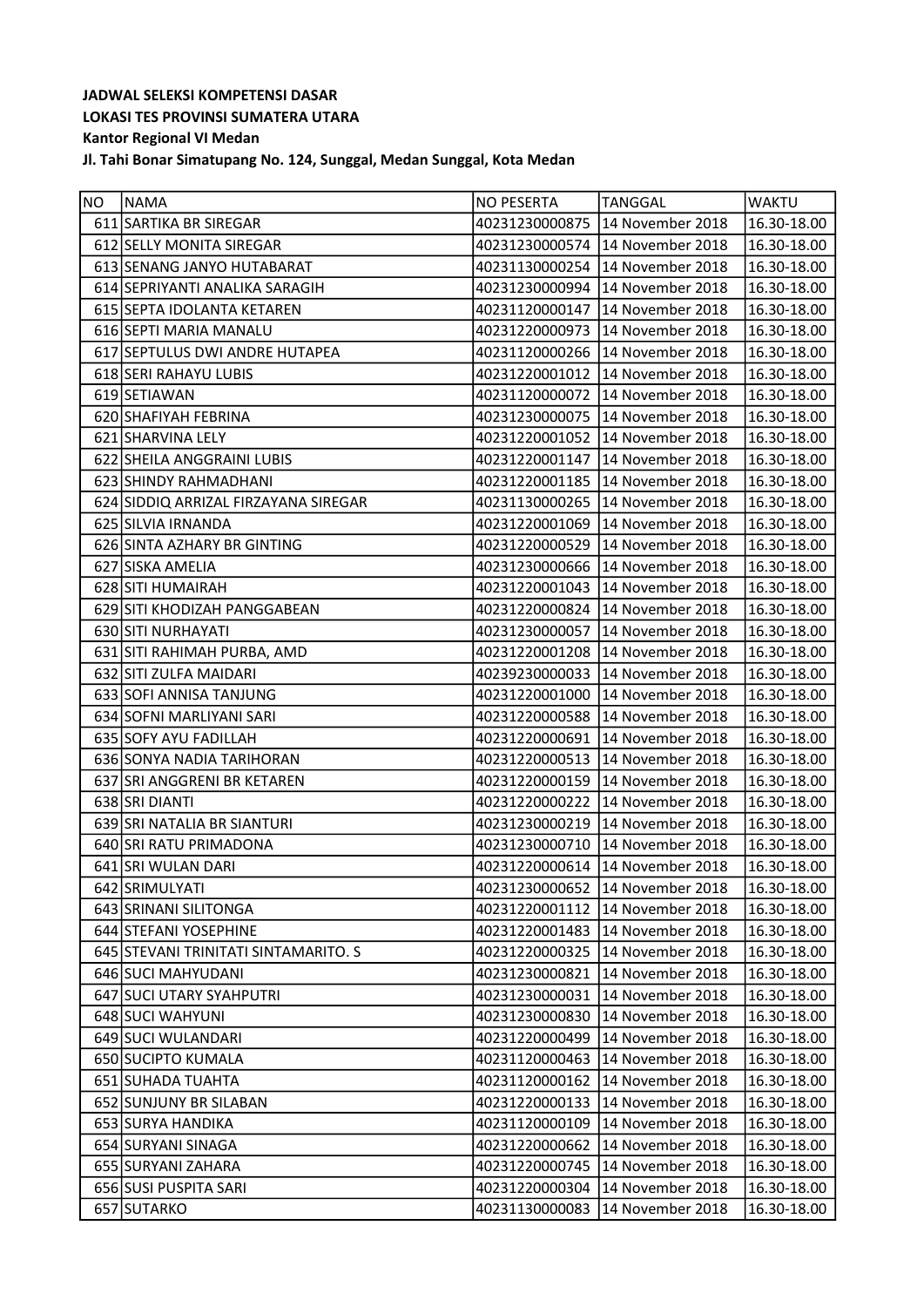| <b>INO</b> | <b>NAMA</b>                           | <b>NO PESERTA</b> | <b>TANGGAL</b>                    | <b>WAKTU</b>           |
|------------|---------------------------------------|-------------------|-----------------------------------|------------------------|
|            | 658 SYAHDANI PUTRI                    | 40231230000898    | 14 November 2018                  | 16.30-18.00            |
|            | 659 SYAHRI NADIA ALFITRI BR SEMBIRING |                   | 40231220000113   14 November 2018 | 16.30-18.00            |
|            | 660 SYAHRINA ASTUTI DEWI              | 40231220000077    | 14 November 2018                  | 16.30-18.00            |
|            | 661 SYAHRUL SAFII MARPAUNG            | 40231120000517    | 14 November 2018                  | 16.30-18.00            |
|            | 662 SYARIFUDDIN HZ NASUTION           | 40231120000519    | 14 November 2018                  | 16.30-18.00            |
|            | 663 SYLVIA SRI ANANDHA                | 40231230000233    | 14 November 2018                  | 16.30-18.00            |
|            | 664 T ZIKRI YUTAMI HAMDA              | 40231130000339    | 14 November 2018                  | 16.30-18.00            |
|            | 665 T. ALHUMAIRAH                     | 40231230000684    | 14 November 2018                  | 16.30-18.00            |
|            | 666 T. SARI FITRI                     | 40231230000770    | 14 November 2018                  | 16.30-18.00            |
|            | 667 TANIA SINAGA                      | 40231220000504    | 14 November 2018                  | 16.30-18.00            |
|            | 668 TANIA WIDORENI                    | 40231230000360    | 14 November 2018                  | 16.30-18.00            |
|            | 669 TARIS GHALI FEBRIANDA             | 40231120000556    | 14 November 2018                  | 16.30-18.00            |
|            | 670 TARULI BASA HUTABARAT             | 40231220000996    | 14 November 2018                  | 16.30-18.00            |
|            | 671 TASSA TURSINA                     | 40231220001443    | 14 November 2018                  | 16.30-18.00            |
|            | 672 TAUFIQ TAHIR YUSUF LUBIS          |                   | 40231130000222 14 November 2018   | 16.30-18.00            |
|            | 673 TAWULADAN RAHIM SIMAMORA          | 40231120000511    | 14 November 2018                  | 16.30-18.00            |
|            | 674 TECHA REGINA BR SILALAHI          | 40231220000911    | 14 November 2018                  | 16.30-18.00            |
|            | 675 TESA MONICA BR GULTOM             | 40231220001413    | 14 November 2018                  | 16.30-18.00            |
|            | 676 TETTY P. SIBARANI                 | 40231230000692    | 14 November 2018                  | 16.30-18.00            |
|            | 677 THALITA SYAFIRA                   | 40231220000306    | 14 November 2018                  | 16.30-18.00            |
|            | 678 THIOLY THERESIA SITANGGANG        | 40231230000747    | 14 November 2018                  | 16.30-18.00            |
|            | 679 TIGOR HABONARAN PASARIBU          | 40231120000488    | 14 November 2018                  | 16.30-18.00            |
|            | 680 TIKA WINDA SINAGA                 | 40231230000357    | 14 November 2018                  | 16.30-18.00            |
|            | 681 TIUR MALONA LUMBANTOBING          | 40231220000303    | 14 November 2018                  | 16.30-18.00            |
|            | 682 TIWA SYAHPUTRI SYARIF             | 40231220000847    | 14 November 2018                  | 16.30-18.00            |
|            | 683 TIWI AGUSTI                       | 40231220000643    | 14 November 2018                  | 16.30-18.00            |
|            | 684 TOMI ROBENSON TAMPUBOLON          | 40231130000427    | 14 November 2018                  | 16.30-18.00            |
|            | 685 TOMMY NAFTALI N.S                 | 40231120000129    | 14 November 2018                  | 16.30-18.00            |
|            | 686 TRI AYU WULANDARI                 | 40231220000630    | 14 November 2018                  | 16.30-18.00            |
|            | 687 TRI LESTARI SIAGIAN               |                   | 40231220000968 14 November 2018   | 16.30-18.00            |
|            | 688 TRI MAULINA                       |                   | 40231220000495 14 November 2018   | 16.30-18.00            |
|            | 689 TRIA RAHMATIKA                    |                   | 40231220001103 14 November 2018   | $\sqrt{16.30 - 18.00}$ |
|            | 690 TRISNA P. SAMOSIR                 | 40231220000794    | 14 November 2018                  | 16.30-18.00            |
|            | 691 TRIYANI YUNITA                    | 40231230000987    | 14 November 2018                  | 16.30-18.00            |
|            | 692 TUAH HARYONO RITONGA              | 40231120000404    | 14 November 2018                  | 16.30-18.00            |
|            | 693 TUMBOR TUA BONDAR                 | 40231120000446    | 14 November 2018                  | 16.30-18.00            |
|            | 694 TYAS MAULANA                      | 40231130000367    | 14 November 2018                  | 16.30-18.00            |
|            | 695 UDUR MARCELINA SAMOSIR            | 40231220000069    | 14 November 2018                  | 16.30-18.00            |
|            | 696 UGI UTAMI                         | 40231230000793    | 14 November 2018                  | 16.30-18.00            |
|            | 697 UKHI KHALIDAH                     | 40231220000563    | 14 November 2018                  | 16.30-18.00            |
|            | 698 ULAIKA SARI                       | 40231220000360    | 14 November 2018                  | 16.30-18.00            |
|            | 699 ULFA AZZURA                       | 40231230000206    | 14 November 2018                  | 16.30-18.00            |
|            | 700 ULFA MAWADDAH                     | 40231230000935    | 14 November 2018                  | 16.30-18.00            |
|            | 701 ULFAH UTAMY                       | 40231230000680    | 14 November 2018                  | 16.30-18.00            |
|            | 702 ULINA GULTOM                      | 40231230000826    | 14 November 2018                  | 16.30-18.00            |
|            | 703 ULY SYAFITRI NASUTION             | 40231230000004    | 14 November 2018                  | 16.30-18.00            |
|            | 704 UTHIA ULFA                        | 40231220001355    | 14 November 2018                  | 16.30-18.00            |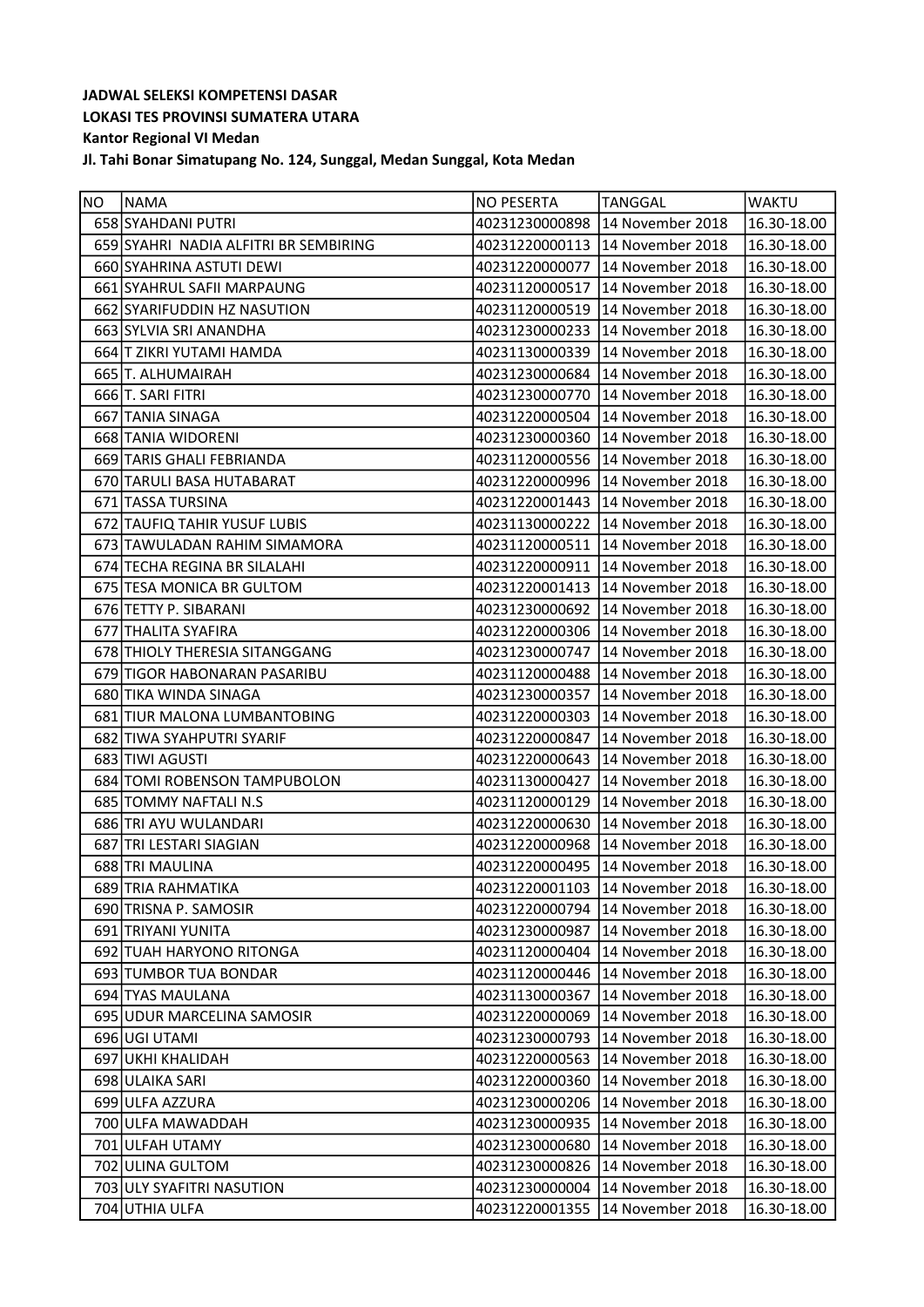| <b>NO</b> | NAMA                                       | <b>NO PESERTA</b> | <b>TANGGAL</b>                  | <b>WAKTU</b>    |
|-----------|--------------------------------------------|-------------------|---------------------------------|-----------------|
|           | 705 VANIA RETWINATA                        | 40231220000207    | 14 November 2018                | 16.30-18.00     |
|           | 706 VARADILLA SYAHFITRI                    | 40231220000234    | 14 November 2018                | 16.30-18.00     |
|           | 707 VENTY YULIANTI BR SITORUS              | 40231230000086    | 14 November 2018                | 16.30-18.00     |
|           | 708 VERA AYU WANDIRA                       | 40231230000591    | 14 November 2018                | 16.30-18.00     |
|           | 709 VERA SEPTINA SIREGAR                   | 40231220000196    | 14 November 2018                | 16.30-18.00     |
|           | 710 VERANDA ALDA YASA                      | 40231220000730    | 14 November 2018                | 16.30-18.00     |
|           | 711 VERONIKA SIAHAAN                       | 40231220000347    | 14 November 2018                | 16.30-18.00     |
|           | 712 VETRY ELVANY BR SURBAKTI               | 40231220001183    | 14 November 2018                | 16.30-18.00     |
|           | 713 VICKY PRAVITASARI                      | 40239230000034    | 14 November 2018                | 16.30-18.00     |
|           | 714 VICTOR VINANSIUS NAPITUPULU            | 40231120000093    | 14 November 2018                | 16.30-18.00     |
|           | 715 VINA MONALISA, SE                      | 40231230000432    | 14 November 2018                | 16.30-18.00     |
|           | 716 VINA MONTANA                           | 40231220000067    | 14 November 2018                | 16.30-18.00     |
|           | 717 VINA SR SIMAMORA                       | 40231220001168    | 14 November 2018                | 16.30-18.00     |
|           | 718 VIRA FRISTY MUTHIA                     |                   | 40231230000782 14 November 2018 | 16.30-18.00     |
|           | 719 WAHYU ARDIANTO                         | 40231130000110    | 14 November 2018                | 16.30-18.00     |
|           | 720 WANDA MYRA CARISSA                     | 40231230000499    | 14 November 2018                | 16.30-18.00     |
|           | 721 WASHINTON GALFREDO HUTAGAOL            | 40231120000336    | 14 November 2018                | 16.30-18.00     |
|           | 722 WELLY ADHANZAR                         | 40231130000070    | 14 November 2018                | 16.30-18.00     |
|           | 723 WIDYA JULIANDA BR BANGUN               | 40231220000956    | 14 November 2018                | 16.30-18.00     |
|           | 724 WIRDA SEFTIANA                         | 40239230000018    | 14 November 2018                | 16.30-18.00     |
|           | 725 WISDA RANDA L.TOBING                   | 40231230000138    | 14 November 2018                | 16.30-18.00     |
|           | 726 YAN ERIKSON TAMBUNAN                   | 40231130000373    | 14 November 2018                | 16.30-18.00     |
|           | 727 YAN SHANDY FAUZI NST                   | 40231130000161    | 14 November 2018                | 16.30-18.00     |
|           | 728 YASMIN AFIFAH SHABIRA PANJAITAN        |                   | 40231220001511 14 November 2018 | 16.30-18.00     |
|           | 729 YENNI K. NAINGGOLAN                    | 40231220000153    | 14 November 2018                | 16.30-18.00     |
|           | 730 YENNI SAPUTRI S.                       | 40231220000585    | 14 November 2018                | 16.30-18.00     |
|           | 731 YENTI BERNA DETTA PANJAITAN            | 40231230000988    | 14 November 2018                | 16.30-18.00     |
|           | 732 YESI KURNIATI PUTRI                    | 40231230000038    | 14 November 2018                | 16.30-18.00     |
|           | 733 YESICA YULISTRIA NADAPDAP              | 40231220001266    | 14 November 2018                | 16.30-18.00     |
|           | 734 YEZRIEL ANGRIVA SIANTURI               | 40231220000867    | 14 November 2018                | 16.30-18.00     |
|           | 735 YOGA SARI ALAM SITORUS                 |                   | 40231120000573 14 November 2018 | 16.30-18.00     |
|           | 736 YOGIE MAULANA SIPAYUNG                 |                   | 40231120000197 14 November 2018 | $16.30 - 18.00$ |
|           | 737 YOHANA CHRISTINE OCTAVIA SIRINGO-RINGO | 40231220000035    | 14 November 2018                | 16.30-18.00     |
|           | 738 YONA MEGAN PRATIWI                     | 40231220000731    | 14 November 2018                | 16.30-18.00     |
|           | 739 YOVA ANDINI                            | 40231230000142    | 14 November 2018                | 16.30-18.00     |
|           | 740 YUANITA KESUMA                         | 40231230000999    | 14 November 2018                | 16.30-18.00     |
|           | 741 YULI ANDRIANI HUTAGALUNG               | 40231220001479    | 14 November 2018                | 16.30-18.00     |
|           | 742 YULI ERITA GINTING                     | 40231230000847    | 14 November 2018                | 16.30-18.00     |
|           | 743 YULI HARNIS                            | 40231220000981    | 14 November 2018                | 16.30-18.00     |
|           | 744 YULI MARNI                             | 40231220001010    | 14 November 2018                | 16.30-18.00     |
|           | 745 YULI OCTAVIANI SIMANJUNTAK             | 40231230000093    | 14 November 2018                | 16.30-18.00     |
|           | 746 YULIA RAHMATIKA                        | 40231220000033    | 14 November 2018                | 16.30-18.00     |
|           | 747 YULIA SASMITA                          | 40231230000423    | 14 November 2018                | 16.30-18.00     |
|           | 748 YULISTYA DEVI LUBIS                    | 40231220001176    | 14 November 2018                | 16.30-18.00     |
|           | 749 YUNI ERVINA GINTING                    | 40231230000859    | 14 November 2018                | 16.30-18.00     |
|           | 750 YUNI YUNITA HARAHAP                    | 40231220001344    | 14 November 2018                | 16.30-18.00     |
|           | 751 YUNITA R BR BARUS                      | 40231230000287    | 14 November 2018                | 16.30-18.00     |